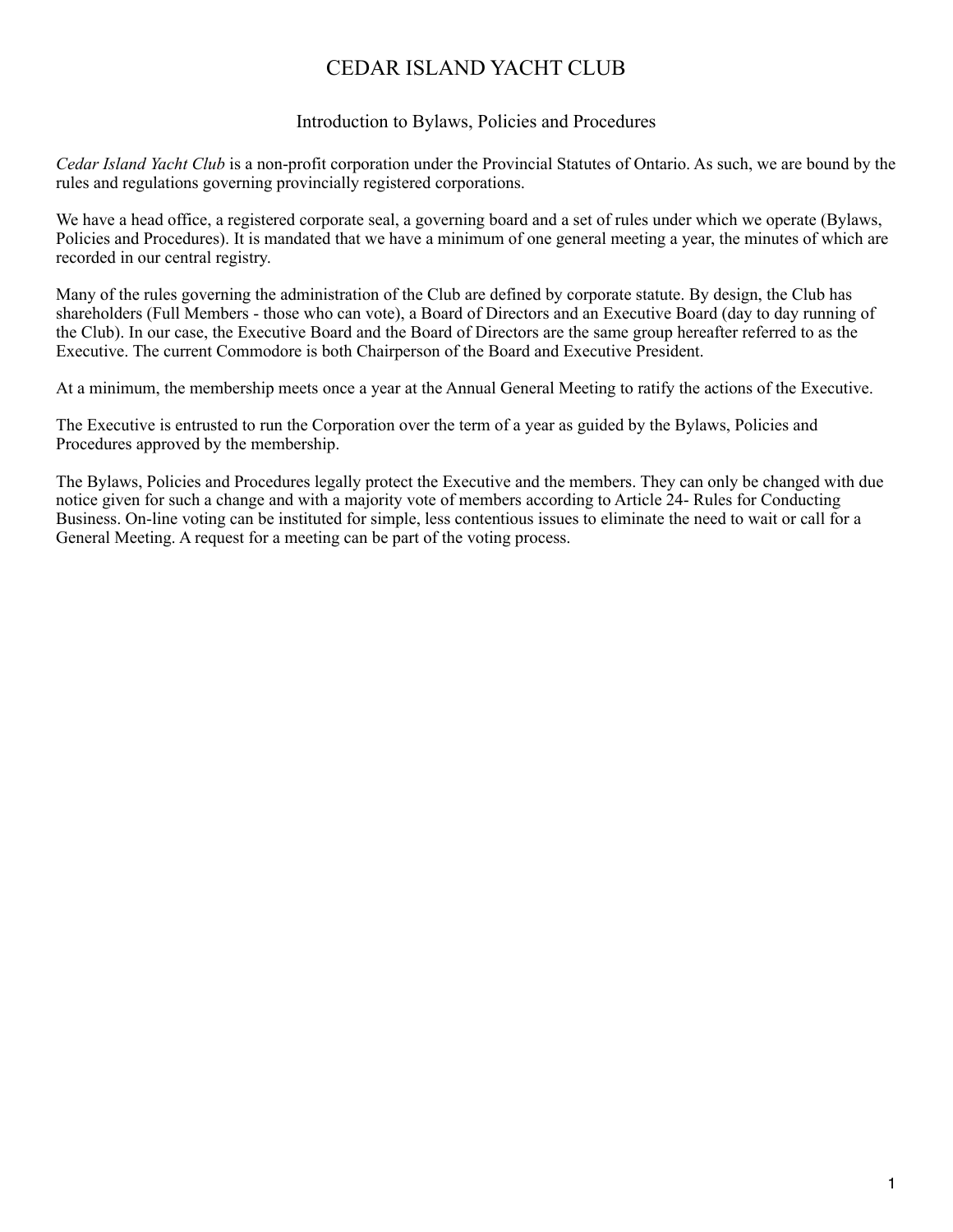# TABLE OF CONTENTS

| <b>BYLAWS</b>                                                 |                         |
|---------------------------------------------------------------|-------------------------|
| The Executive                                                 | 4                       |
| Financial Accountability                                      | 5                       |
| Fiscal Year                                                   | 5                       |
| Head Office                                                   | $\overline{\mathbf{3}}$ |
| Management and Accountability                                 | 5                       |
| Membership                                                    | $\overline{\mathbf{3}}$ |
| <b>Membership Meetings</b>                                    | $\overline{\mathbf{3}}$ |
| Seal                                                          | $\overline{\mathbf{3}}$ |
| <b>Transfer of Membership</b>                                 | $\overline{3}$          |
| POLICIES AND PROCEDURES                                       |                         |
| <b>Additional Support Personnel</b>                           | 16                      |
| Adult & Youth Sailing Social Member                           | 9                       |
| <b>Alcohol Policy</b>                                         | 20                      |
| <b>Application Process</b>                                    | 6                       |
| Associate Member                                              | $\tau$                  |
| <b>Billing Policy</b>                                         | 10                      |
| <b>Child Protection Policy</b>                                | 23                      |
| Child Supervision Policy                                      | 23                      |
| <b>Concussion Policy</b>                                      | 22                      |
| <b>Conflict Resolution</b>                                    | 12                      |
| Cradle Policy                                                 | 18                      |
| <b>Derelict Boat Policy</b>                                   | 19                      |
| Directors                                                     | 12                      |
| Discipline                                                    | 12                      |
| Dock Policy and Procedures                                    | 17                      |
| Dredging Policy and Procedures                                | 19                      |
| Duties of Executive                                           | 12                      |
| <b>Emergency Procedures</b>                                   | 22                      |
| <b>Enforcement and Sanctions</b>                              | 12                      |
| <b>Full Member</b>                                            | 6                       |
| <b>Fund Raising Policy</b>                                    | 20                      |
| Honorary Member                                               | 8                       |
| Insurance                                                     | 19                      |
| Meetings                                                      | 16                      |
| Member Responsibility                                         | 19                      |
| Membership                                                    | 6                       |
| Membership Fees and Charges for the Season                    | 9                       |
| Paddle Pass Policy                                            | 18                      |
| Pet Control Policy                                            | 20                      |
| Privacy Policy                                                | 23                      |
| Simplified Rules of Order for Conducting the Business of CIYC | 21                      |
| Social Member                                                 | $\tau$                  |
| Use of the Club by Members for Private Functions              | 20                      |
| Visitor/Reciprocal Policy                                     | 20                      |
| <b>Work Policy</b>                                            | 11                      |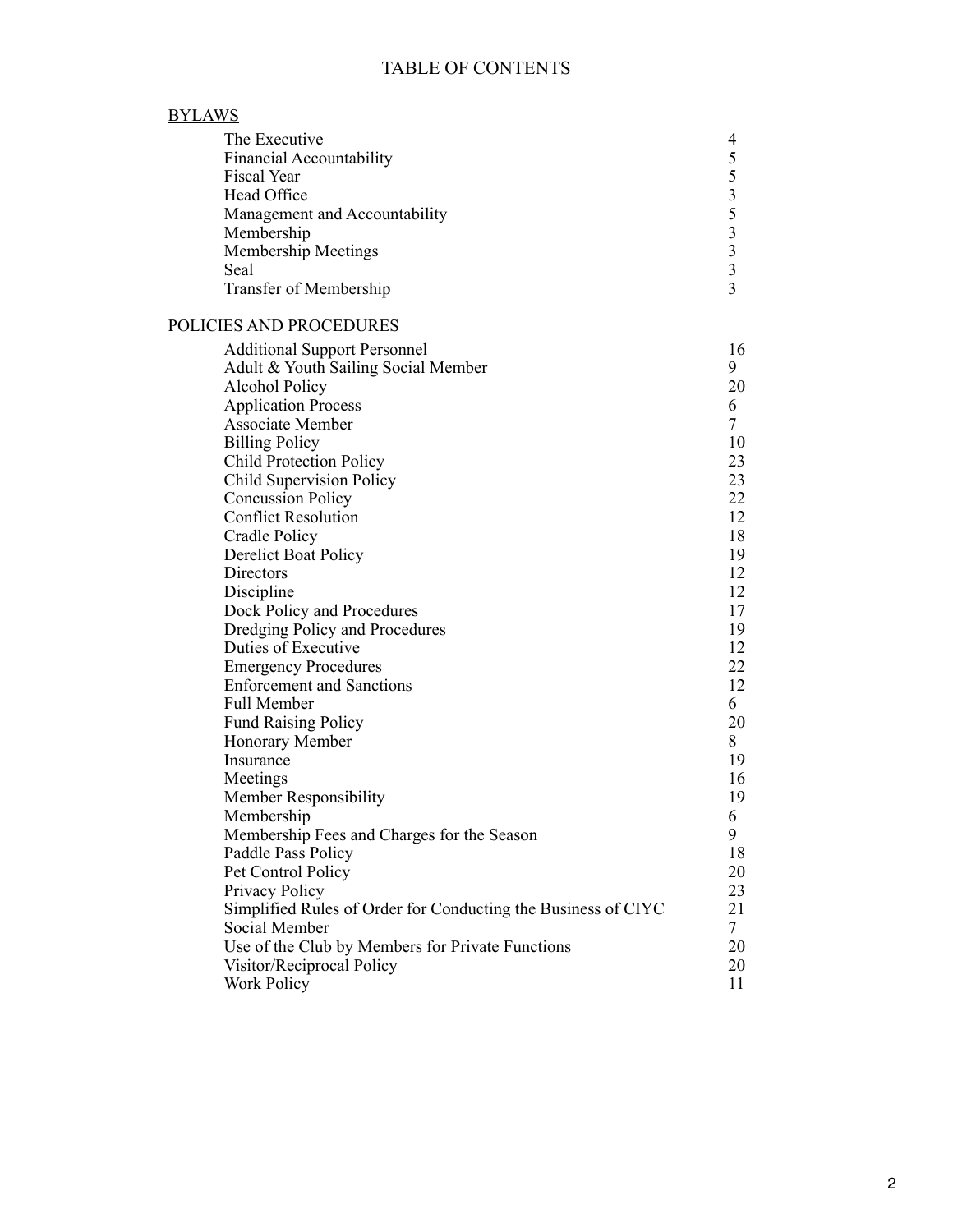# CEDAR ISLAND YACHT CLUB PO Box 214 982 Heritage Road Kingsville, ON N9Y 2E9

# BYLAWS

# May, 2022

# **BE IT ENACTED** as a Bylaw of *CEDAR ISLAND YACHT CLUB* that:

Article 1. *HEAD OFFICE*

The Head Office of the Club shall be in the Town of Kingsville, in the County of Essex, in the Province of Ontario, at such place therein as the Board of Directors of the Club, also known as the Executive, may from time to time determine.

Article 2. *SEAL*

The *Cedar Island Yacht Club* corporate seal shall be the seal of the Club.

#### Article 3. *MEMBERSHIP*

The Club recognizes the following five categories of membership:

- Full Member
- Associate Member
- Social Member
- Honorary Member
- Adult & Youth Sailing Social Member

In addition to the privileges and responsibilities listed in the Policies and Procedures, all members will act in a socially acceptable manner so as not to bring negative reputation or damage to the Club.

# Article 4. *TRANSFER OF MEMBERSHIP*

- a) No membership shall be transferred or assigned.
- b) Children and grandchildren of a Full Member, in good standing and five years of seniority, may apply for a Full Membership and receive a courtesy discount of fifty percent (50%) of the initiation fee.
- c) Divorce will require membership rearrangement. The spouses shall determine who will retain the Full Membership and so inform the Executive in writing. The other spouse may join the Club as a Full Member with a courtesy discount of fifty percent (50%) of the initiation fee. The initiation fee will be further reduced by one fifth for each full year of seniority in excess of five (5) years. All other fees payable by a Full Member apply.

#### Article 5. *MEMBERSHIP MEETINGS*

The Annual General Meeting (AGM) shall be held no earlier than 21 days or later than 90 days after the end of the fiscal year end.

The following meetings may be called in any fiscal year:

- Special Meeting called by the Executive or demanded by ten percent (10%) of Full Members
- Emergency Meeting called by the Executive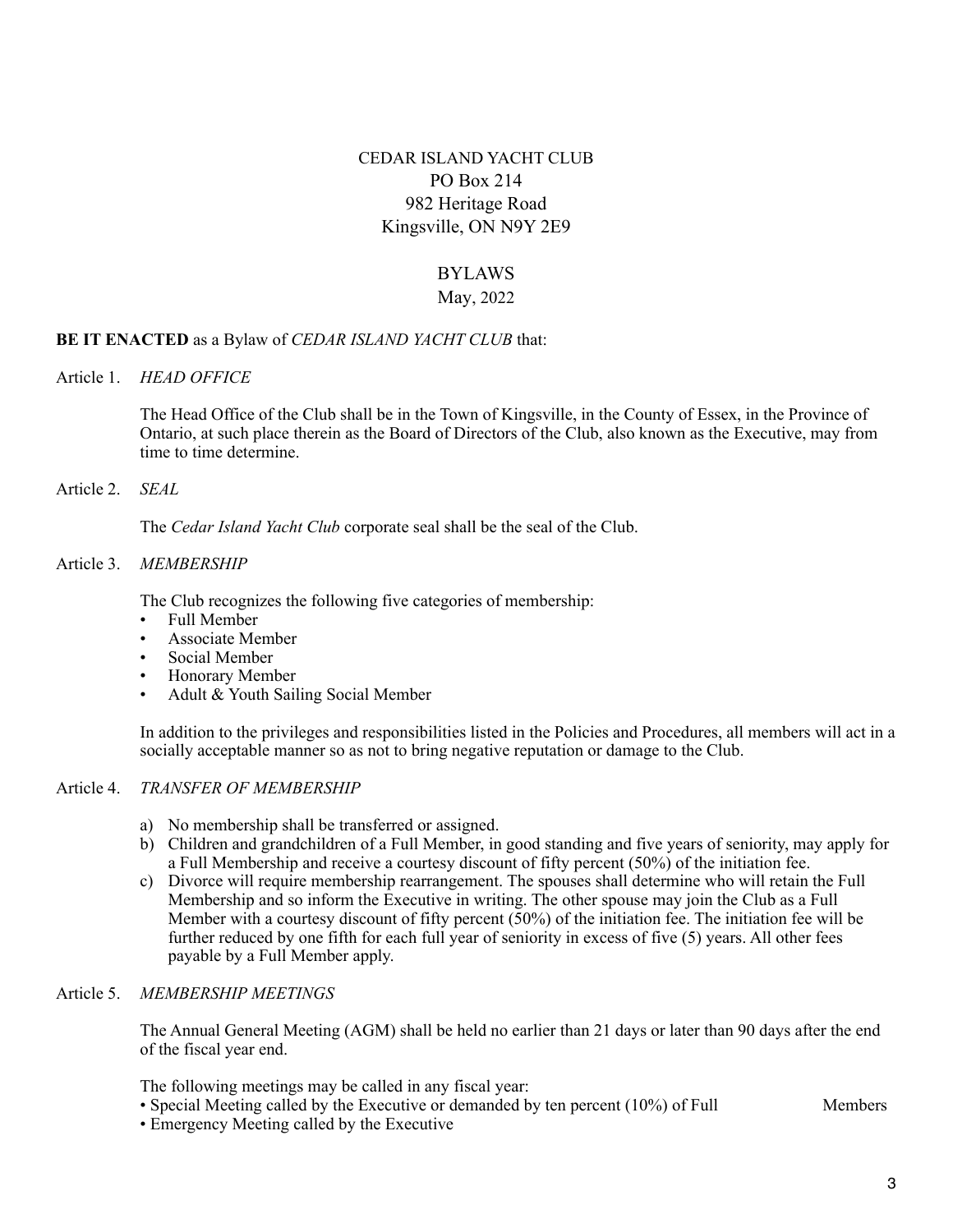#### Article 6. *THE EXECUTIVE*

#### a) Nominating Committee

A Nominating Committee shall be constituted and notified to the members no later than September 1st each year. The committee shall be comprised of the Commodore, the Vice Commodore, and one member at large appointed by the Executive, for the purpose of nominating eligible members as candidates for the following year's Executive. This slate of nominees will be presented at the Annual Election of Executives to be held on the day of haul out.

The Nominating Committee may both propose and receive nominations for positions on the Executive.

Nominations shall be in written form and supported by the Nominating Committee or by three Full Members. Nominations shall be mailed to the attention of the Nominating Committee at the club's mailing address, emailed or handed to a member of the Nominating Committee in person.

Nominations shall close October 1st and the Nominating Committee shall publish the names of all candidates within 5 days by email to the current address of all Full Members in good standing and also posted on the CIYC Clubhouse notice board.

Election of the Executive shall occur the day of Haul Out between 8:00 am and 10:00 am and be held by secret ballot, scrutinized by the Secretary and Nominating Committee or their nominees. All candidates must be Full Members in good standing prior to the election.

In extraordinary circumstances, the Nominating Committee may hold the election of the Executive on an alternate day or time providing 10 days notice is given.

The results of the election shall be announced no later than 24 hours after the elections. The vote is binding and shall take effect upon ratification at the AGM. In the case of a tie the Commodore shall cast a ballot to break the tie.

Decisions of the Nominating Committee, in all matters concerning the election of the Executive, shall be final and may only be overturned by a duly convened Special Members Meeting.

- b) The term of office for the Executive shall be for one year.
- c) The Executive shall be comprised of:
	- Commodore
	- Vice Commodore
	- **Secretary**
	- Treasurer
	- Property Officer
	- Social Officer
	- Docks Officer
	- Dredging Officer
	- Race Officer
	- Adult Sailing Officer
	- Youth Sailing Officer
- d) Eligibility of Executive

Only Full Members with a minimum of one year's seniority and in good standing are eligible to be elected to an Executive position. Full Members who have served on the Executive for a period of one year shall be eligible to be elected Vice Commodore. Full Members who have served on the Executive for a period of two (2) years shall be eligible to be elected Commodore. A candidate for Commodore or Vice Commodore must own a vessel.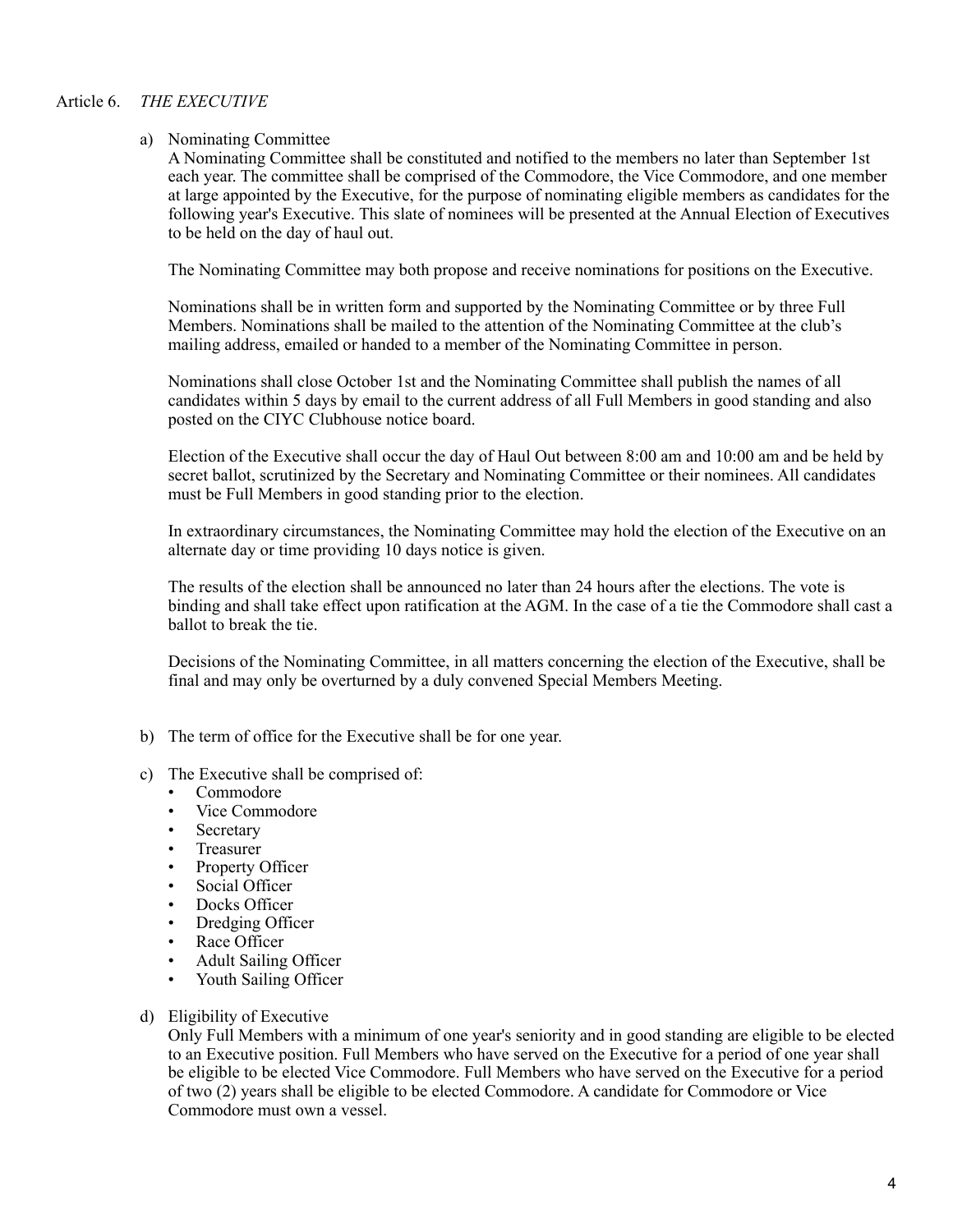e) Vacancies

Vacancies on the Executive may be filled, for the remainder of the term of office from among the Full Members of the Club, either by the remaining Executive (if a quorum is present) or by members at a special meeting called for that purpose.

f) Executive Meetings

Executive meetings shall be held monthly with suitable notification. The Commodore, Vice Commodore or any two (2) of the Executives may call a meeting. A majority of the full Executive shall constitute a quorum for the transaction of business.

# Article 7. *MANAGEMENT AND ACCOUNTABILITY*

The affairs of the Club shall be managed by the Executive, as directed by the membership.

The Executive shall set the terms of reference of any committee appointed by it.

The Executive may prescribe the conditions under which guests may be entertained and may prescribe penalties for violation of conditions.

The Executive cannot utilize the privileges of membership or dockage as exchange (barter) for goods and services.

Executives and their heirs, executors and administrators, and estates and effects, respectively, shall from time to time, and at all times, be indemnified and saved harmless out of the funds of the Club, from and against:

All costs, charges and expenses whatsoever which the Executive members of the Club sustain or incur, either collectively or individually, in or about any action, suit or proceedings which is brought, commenced or prosecuted against them, for or in respect of any act, deed, matter or thing whatsoever, made, done or permitted by them in or about the execution of the duties of their offices.

Where a member of the Executive has or appears to have a pecuniary interest in an issue, the member must declare such an interest. The member may participate in the discussion of the issue, but must absent himself/ herself from the vote or the decision process on the issue.

# Article 8. *FINANCIAL ACCOUNTABILITY*

The Executive may borrow funds not exceeding \$10,000 for day-to-day operations of the Club. A simple majority approval by membership at a duly constituted meeting is required for amounts exceeding \$10,000.

- a) After adoption of an authorizing motion, the Executive may:
	- Issue, sell or pledge debt obligations (including bonds, debentures, notes or other similar obligations, secured or unsecured) of the Corporation;

• Charge, mortgage, hypothecate or pledge all or any of the currently owned or subsequently acquired real or personal, movable or immovable, property of the Corporation, including book debts, rights, powers, franchises and undertaking, to secure any debt obligations or money borrowed, or other debt or liability of the Corporation.

# Article 9. *FISCAL YEAR*

The fiscal year of the *Cedar Island Yacht Club* shall be from November 1 to October 31 of the following year.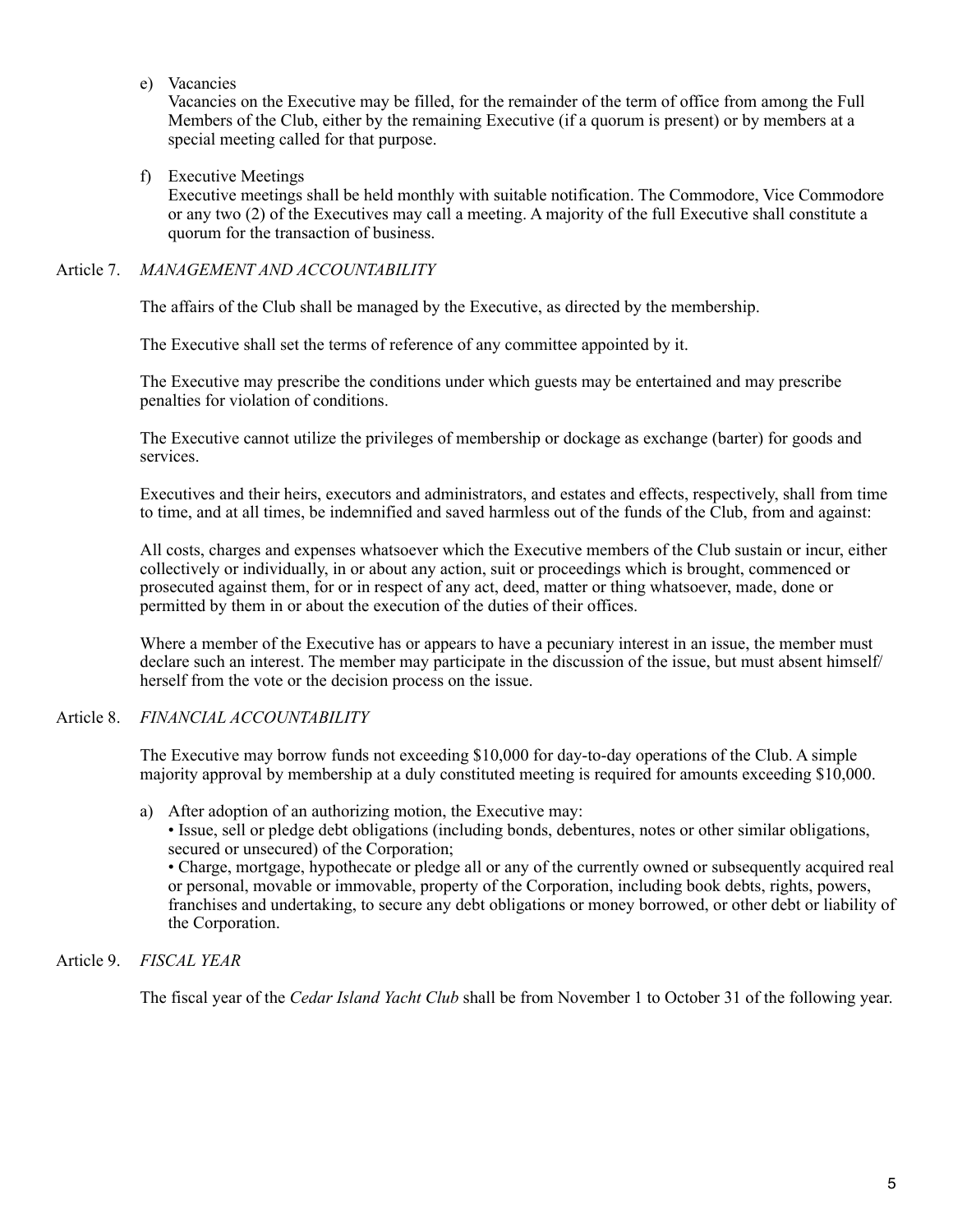# CEDAR ISLAND YACHT CLUB

# POLICIES AND PROCEDURES May, 2022

#### 1. *MEMBERSHIP*

Upon acceptance as a member of CIYC, the new member will be invited to an Executive meeting where they will receive a Welcome Aboard pamphlet, information to obtain a copy of the Bylaws and Policies and Procedures of the Club, a burgee, for Full Members only, and keys to the facilities. A remote control can be purchased for the gate, if requested.

#### 2. *APPLICATION PROCESS*

A candidate for Full or Social membership shall, if they know a CIYC member, provide the name of the Member who is willing to mentor them. If not, a Member will be assigned by the Executive to mentor the member for the first year. The application, along with the prescribed initiation fee in the case of Full membership, may be submitted to any member of the Executive. That Executive member is responsible for forwarding the application to the Secretary and the initiation cheque to the Treasurer.

The Secretary will electronically post the application via email for a period of 15 days for membership review. All members have a responsibility to advise a member of the Executive if, in their opinion, the applicant is not suitable for membership.

The mentor will be expected to shepherd the new member, guiding and assisting him or her through their first year of membership.

An applicant may be approved for membership when these provisions of the Bylaws have been met and when at least four members of the Executive have countersigned the application.

An applicant for Full membership may not dock his/her vessel at CIYC before the application has been received by the Executive and accepted for posting to the membership. The Executive may then allow the applicant to dock his/ her boat at the Club as a guest at an established monthly rate. An applicant will not receive keys or access to the facilities beyond that granted to guests at the Club.

# 3. *FULL MEMBER*

A Full Member is a person who signed the application form (including his or her spouse), has met the criteria of the application and has been met and accepted for membership by the Executive.

Following acceptance, a member will be subject to a two (2) year probationary period. During this period the Executive will review their standing and membership continuance based on involvement in club functions, completion of work hours, meeting attendance, compliancy with all Club By-laws, Policies & Procedures and Code of Conduct. Failure to satisfy the above criteria will, at the Executive's discretion result in their membership being revoked. If during the two (2) year probation period, a membership is revoked, the initiation fee(s) may be returned (pro rata) at the discretion of the Executive.

A Full Member or spouse shall enjoy the following privileges:

- Be eligible to vote (one vote)
- Participate in decision making of Club affairs
- Hold an Executive position or Chair a committee
- Have full use of the Club facilities
- Participate in Club races
- Receive all Club communications
- Derive benefits from CIYC's association with I-L Y A and CYA
- Store, launch, and haul out his/her vessel
- Dock his/her vessel in one of the Club wells, if available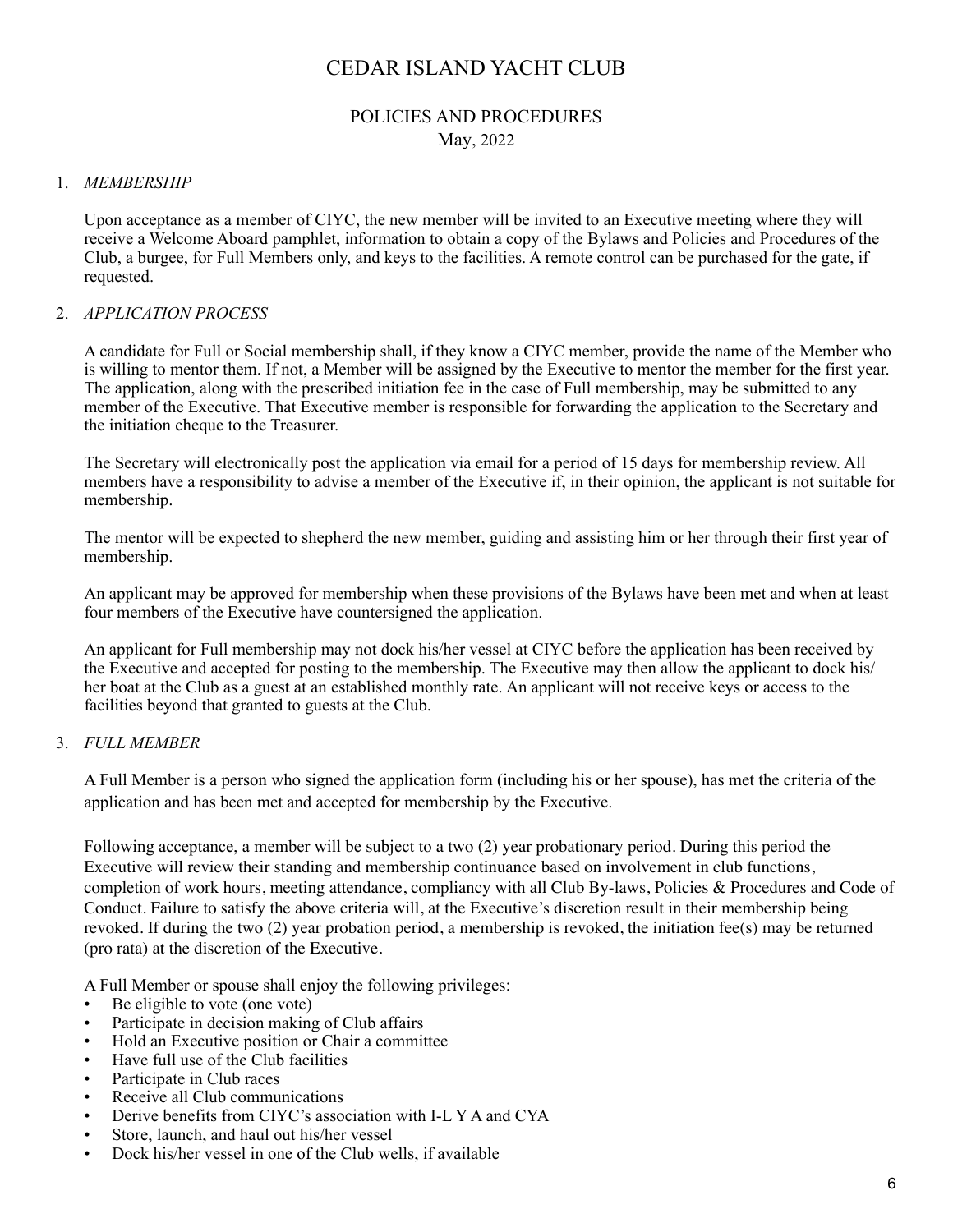- Accumulate seniority as a Club member
- May store a small boat at the Club based on the Paddle Pass Policy.
- May invite guests to stay at the Club according to the Visitor/Reciprocal Policy.

A Full Member shall be responsible for:

- Fulfilling work hour requirements as outlined in the *Work Policy*; and,
- Providing dock requirements to Dock Officer if a dock is required.

Should a Full Member wish to change status, there are two options (see Associate Member and Social Member).

# 4. *ASSOCIATE MEMBER*

Associate membership allows Full Members to change their status. The change may be granted to a Full Member:

- a) Whose principal residence is beyond a 75 km radius of the club, and/or
- b) Whose health precludes physical work, he/she does not own a boat in whole or in part and has completely given up boating.

The member must make a written application to the Executive stating the reason for the change.

Associate Members will maintain their existing seniority (but not accumulate additional seniority), will not have to perform work hours and will not be required to pay any initiation fees if they return to Full Member status.

Associate Members wishing to return to Full membership, complete with full docking privileges part way through any boating season, will be subject to the annual Full membership and levies, and submit payment in full, prior to acceptance of their change of membership status. Dockage and work hours will be prorated in accordance with the Billing Policy. The Associate membership fee already paid for the season will be credited toward the Full membership fee.

When an Associate Member returns to Full Membership status, he/she cannot displace another Full Member from his/ her dock assignment regardless of seniority.

An Associate Member shall enjoy the following privileges:

- Have full use of the Club facilities
- Receive all Club communications
- Have the right to speak at all meetings open to the general membership
- Be exempt from performing work hours

An Associate Member may not:

- Vote
- Hold office
- Rent dockage
- Haul out, launch or store vessels at the Club

# 5. *SOCIAL MEMBER*

a) Social membership may be granted to a Full Member who may or may not be involved with boating and does not require a slip at CIYC. The member must make a written application to the Executive stating the reason for the change.

If Social membership is granted, the member will maintain their existing seniority but not accumulate additional seniority.

A Social Member wishing to return to a Full Member status, complete with full docking privileges part way through the boating season, will be subject to the annual Full membership fees. Payment is to be submitted in full prior to acceptance of their change of membership status. Dockage and work hours will be prorated in accordance with the *Billing and Work Hour Policies*. The Social membership fee already paid for the season will be credited toward the Full membership fee. All fees paid toward Social Membership may be applied toward Initiation Fees to a maximum of the current Initiation Fee.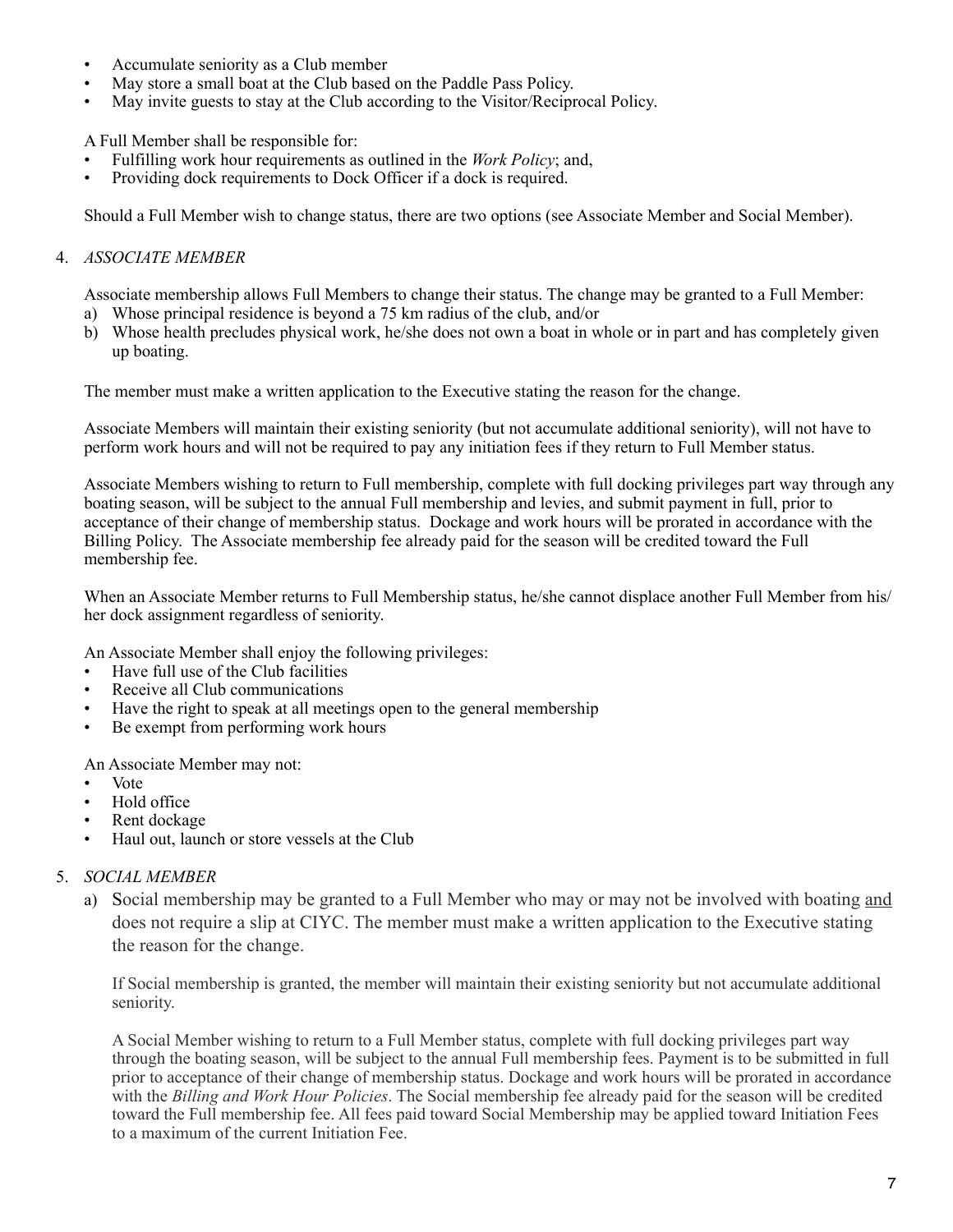A Social Member returning to Full Member status cannot displace another Full Member from his/her dock assignment regardless of seniority.

b) Social membership may be granted to a non-member by the Executive in accordance with the provisions of the *Application Process*. In this case, Social membership is not subject to an Initiation Fee, and there is no prorating of the Annual Fee.

Social membership may be granted by the Executive in accordance with the provisions of the application process. Social membership is not subject to an Initiation fee, and there is no prorating of the annual fee.

Following acceptance, a member will be subject to a two (2) year probationary period. During this period the Executive will review their standing and membership continuance based on involvement in club functions, completion of work hours, meeting attendance, compliancy with all Club By-laws, Policies & Procedures and Code of Conduct. Failure to satisfy the above criteria will, at the Executive's discretion result in their membership being revoked. If during the two (2) year probation period, a membership is revoked, the initiation fee(s) may be returned (pro rata) at the discretion of the Executive.

Social Members wishing to convert to Full membership, complete with full docking privileges part way through any boating season, will be subject to the prescribed initiation fee and to the annual Full membership fees and submit payment in full prior to acceptance of their change of membership status. Dockage and work hours will be prorated in accordance with the Billing and Work Hour Policies. The Social membership fee already paid for the season will be credited toward the Full membership fee.

All Social Member shall enjoy the following privileges:

- Have full use of the Club facilities
- Receive all Club communications
- Have the right to speak at all meetings open to the general membership
- May store a small boat at the Club as defined in the Paddle Pass Policy.
- May dock a boat at the Club as defined in the Visitor/Reciprocal Policy.

All Social Member may not:

- Accumulate seniority
- Vote
- Hold office
- Rent dockage
- Launch or haul out a vessel at the Club that is not defined in the Paddle Pass Policy.
- Race his/her boat in Club races

A Social Member shall be responsible for:

• Fulfilling work hour requirements as outlined in the *Work Policy*.

# 6. *HONORARY MEMBER*

Honorary membership may be proposed by the Executive and approved by the general membership to recognize and reward a former, long-standing member's exemplary service to the Club.

An Honorary Member shall enjoy the following privileges:

- Enjoy full use of the Club facilities
- Receive all Club communications
- Derive benefits from our association with I-LYA and CYA
- Have the right to speak at all meetings open to the general membership
- May dock a boat at the Club based on the Visitor/Reciprocal Policy.

# An Honorary Member will not be able to:

- Vote
- Hold office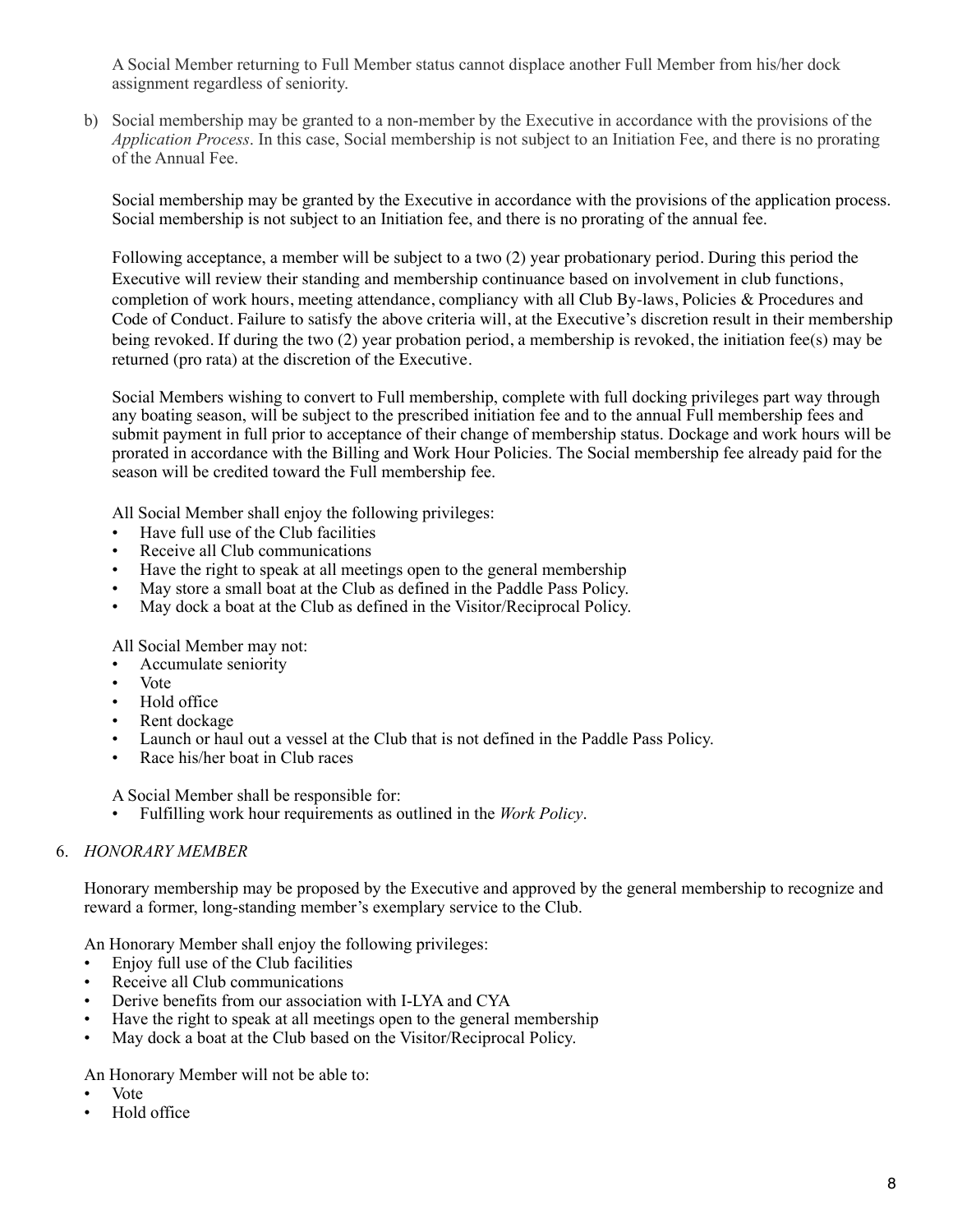# 7. *ADULT & YOUTH SAILING SOCIAL MEMBER*

An Adult and Youth Sailing Social Membership is granted to a graduate of the CIYC Adult Sailing program upon the recommendation of three Adult Sailing trainers or the family of a Youth Sailing student, for the first year only, upon recommendation of three Youth Sailing Committee members. The application form, available on the website, will be used to provide details on the member and will be submitted to the Secretary. The Secretary will electronically post the application via email for a period of 15 days for membership review. If no objections to membership are received, the ASSM Member or YSSM will be granted membership to the CIYC effective from the date of their graduation until the 31st of October the following calendar year.

If either an Adult Sailing Social Member or Youth Sailing Social Member decides to become a Full Member during that period of time, a \$250 credit will be applied against their final Initiation payment. Only one application fee can be applied to an initiation.

An Adult or Youth Sailing Social Member shall enjoy the following privileges:

- Have full use of the Club facilities in accordance with current membership procedures
- Receive all Club communications
- Perform work hours according to the Work Policy.
- Be exempt from payment of fees and levies
- Speak at any meeting open to the general membership

An Adult or Youth Sailing Social Member may not:

- Vote
- Hold office
- Rent dockage
- Haul out, launch or store vessels at the Club

# 8. *MEMBERSHIP FEES AND CHARGES FOR THE SEASON*

| <b>Item</b>                             | <b>Amount per Year</b><br>(Plus HST where<br>applicable) | <b>Additional Information</b>                                                                                                                                                                                                                                                                                                                                                                                                                                                                                                                                |
|-----------------------------------------|----------------------------------------------------------|--------------------------------------------------------------------------------------------------------------------------------------------------------------------------------------------------------------------------------------------------------------------------------------------------------------------------------------------------------------------------------------------------------------------------------------------------------------------------------------------------------------------------------------------------------------|
| Initiation                              | \$1,000                                                  | To celebrate our 50th Anniversary, the initiation fee has been waived for new<br>members and former members in good standing until launch of 2023.<br>Following our 50th Anniversary, two options are available for paying the<br>Initiation Fee:<br>1. One payment of \$1,000 plus HST<br>2. Two payments of \$500 plus HST over two years (second<br>instalment due on the first anniversary of membership Seniority<br>Date)<br>3. Initiation for Full or Associate Members reapplying is 50%<br>4. See Article 4 and Policy 8 for additional information |
| <b>Full Member Fee</b>                  | \$605                                                    |                                                                                                                                                                                                                                                                                                                                                                                                                                                                                                                                                              |
| Social Member<br>Fee                    | \$165                                                    |                                                                                                                                                                                                                                                                                                                                                                                                                                                                                                                                                              |
| Associate<br>Member Fee                 | \$110                                                    |                                                                                                                                                                                                                                                                                                                                                                                                                                                                                                                                                              |
| <b>Annual Dock</b><br>Lease             | \$40/foot                                                | Based on the beam of the vessel                                                                                                                                                                                                                                                                                                                                                                                                                                                                                                                              |
| <b>Winter Boat</b><br>Storage with Mast | \$100                                                    | For one boat and mast                                                                                                                                                                                                                                                                                                                                                                                                                                                                                                                                        |
| Cradle Storage                          | \$45                                                     |                                                                                                                                                                                                                                                                                                                                                                                                                                                                                                                                                              |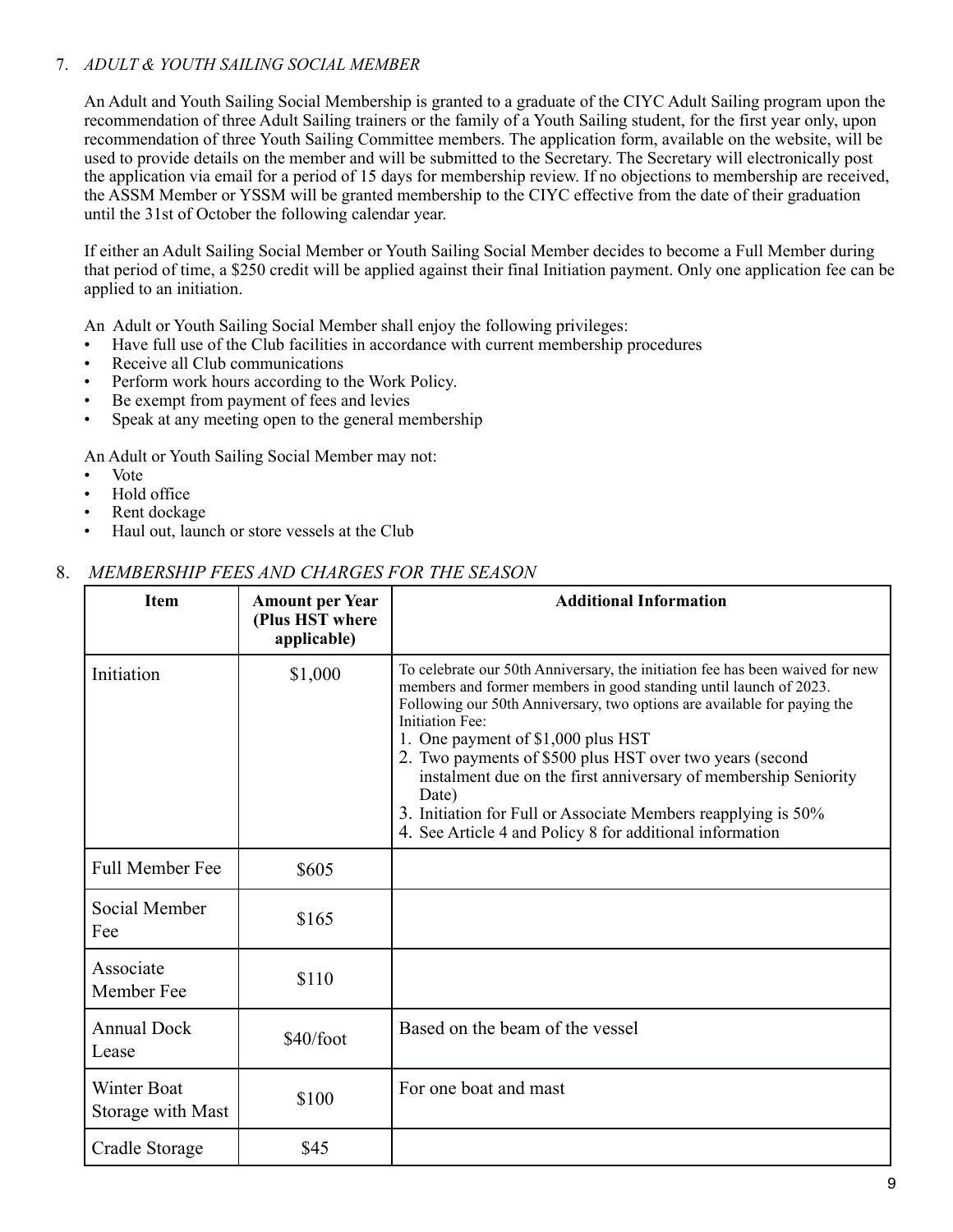| Item                                | <b>Amount per Year</b><br>(Plus HST where<br>applicable) | <b>Additional Information</b>                                                                          |
|-------------------------------------|----------------------------------------------------------|--------------------------------------------------------------------------------------------------------|
| <b>Small Boat</b><br>Storage        | \$50/boat                                                | (See Paddle Pass Policy)                                                                               |
| Visitor/Reciprocal                  | \$2/linear ft.                                           | (See Visitor/Reciprocal Policy)                                                                        |
| Work Hour Fee                       | \$30/hour                                                | Rate for unfulfilled work hours                                                                        |
| Dock Pole<br>Removal                | \$50                                                     | Removal of docks posts/bumpers after Nov. 30th                                                         |
| Failure to comply<br>to Dock Policy | \$200                                                    | Un-launched boats, un-stepped masts & cradles not removed<br>(See Policy #16 m) for complete details.) |
| Power cords                         | \$100                                                    | Unattended power cords during winter storage                                                           |
| <b>Personal Items</b>               | \$200/month                                              | Not removing personal items from club property<br>(See Policy #20 for complete details.)               |
| NSF Cheque Fee                      | $$50 + bank$<br>charges                                  |                                                                                                        |
| Overdue charge                      | 48%                                                      | Annual interest rate charged on accounts that are in arrears                                           |
| Member<br><b>Reinstatement Fee</b>  | \$350                                                    | For accounts in arrears, for more information<br>see also Policy #9 c                                  |
| <b>Adult Sailing</b><br>Courses     | \$485<br>\$285                                           | Sail Canada Basic Cruising Standard<br>Sail Canada Start Keelboat Sailing                              |
| <b>Youth Sailing</b>                | \$425                                                    | Ages 8 - 14 years of age                                                                               |
| Gate Opener                         | \$60 Non-refundable                                      | When requested by member                                                                               |

a) Interest paid by the Club on member loans will be 1.5% lower than the best obtainable interest rate at any financial institution and will be paid back with blended payments on a fixed term as agreed upon in writing with the member and the Treasurer.

# 9. *BILLING POLICY*

- a) Membership Fees and Charges shall be ratified at the Annual General Meeting by a simple majority or at a Special Meeting duly convened. Items not covered by the schedule and of a minor nature shall be determined by the Executive.
- b) Members will be invoiced as follows:

# Full Member

An invoice with all charges pertaining to Membership Fees and Charges will be sent to Full Members as soon as possible following ratification at the Annual General Meeting. The invoice will be based on the previous year's dockage and storage usage. Any changes in usage of club facilities (dockage and/or storage) will be charged or credited as they occur.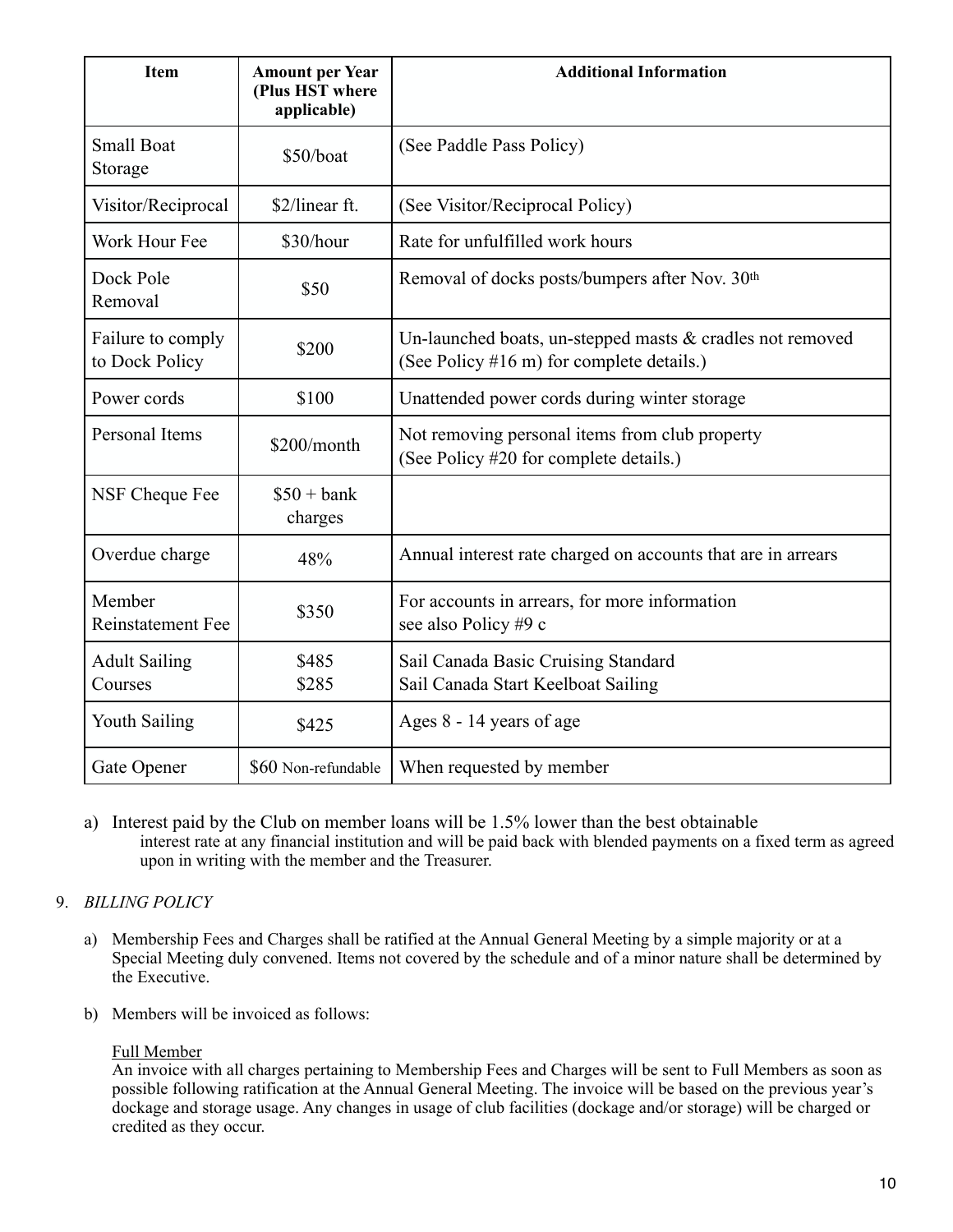Within thirty (30) days of the date of the invoice, Full Members will be required to pay this invoice in full or onethird of the amount shown on the invoice to be paid on each of the following dates - January 15, March 15 and April 15. Payment can be made either by cheque or e-transfer. If a Full Member has not paid their invoice according to this Policy, they will be deemed in arrears.

It is the member's responsibility to inform the Treasurer, as well as the Dock Officer, in a timely manner, of any changes that might affect the amount being charged, i.e., change in boat, cradle storage. Members changing boats will be charged or credited the beam difference.

#### Social, Associate and Honorary Members

All charges will be billed November 30 and are due in full December 30.

#### All Members

Invoices, statements and reminders will be sent via email. It is the member's responsibility to ensure the Secretary is informed of email changes in a timely manner.

- c) The procedure for accounts in arrears shall be as follows:
	- Members with accounts in arrears may not launch, haul out or attend Meetings. Club records are deemed to be correct and it is the member's obligation to ensure their account is paid in full 7 days before launch, haul out or a scheduled meeting.
	- Member accounts in arrears will be charged a late fee of \$25 per month until the account is paid in full.
	- At sixty (60) days the Treasurer shall inform the Secretary of the debt and provide the statement of the account owing. A registered letter will be sent by the Secretary giving the member thirty (30) days to pay the entire amount outstanding.
	- At ninety (90) days a registered letter will be sent by the Commodore notifying that the membership has been forfeited and legal action may commence.
	- Any member expelled for indebtedness to the Club, may appeal to the Executive for reinstatement. If successful, he/she will be required to pay all the outstanding debts plus a three hundred and fifty dollar (\$350) charge to reactivate his/her membership. In the event that the member is in default for a second time and is expelled for the second time, the membership will not be reinstated.
- d) Members are expected to pay all outstanding debts upon resignation.
- e) Prorating of Fees

For new members applying to the club, monthly prorating of fees will be based on a 12 month period (Club's fiscal year) for fees and levies, e.g. \$605 fees and levies)/12 months x 6 (active months) =  $$27\overline{5}$ . Annual dockage will be based on a 6 month period from May 1st to October 31st, e.g. \$420 (dockage)/6 months x 3 (active months)  $= $210$ . Fees will be rounded to the nearest month.

For current members resigning or changing their status during the fiscal year, there is no refund or prorating of fees, levies or storage.

#### 10. *WORK POLICY*

Each Full Member of CIYC is responsible for performing 15 hours minimum of work per fiscal year to support their working Club. Each Social Member is responsible for performing a minimum of 6 work hours. The Executive shall approve all work done. Members are responsible for submitting their work hours.

While there is no requirement to perform 6 work hours, Adult & Youth Sailing members (deemed to be Social Members under special circumstances) are encouraged to do so during their term membership. There is no financial liability in the event the work is not performed.

Any member not wishing to perform part of or all of the required hours will be billed at the rate of \$30.00 per hour. Work hours are to be completed and submitted by October 1st. On the basis of illness, physical inability, or other extenuating circumstances, a member may be exempted from work hours. Members may not transfer work hours to other members. Starting with the fiscal year following a member's 80th birthday he/she will no longer be required to perform work hours.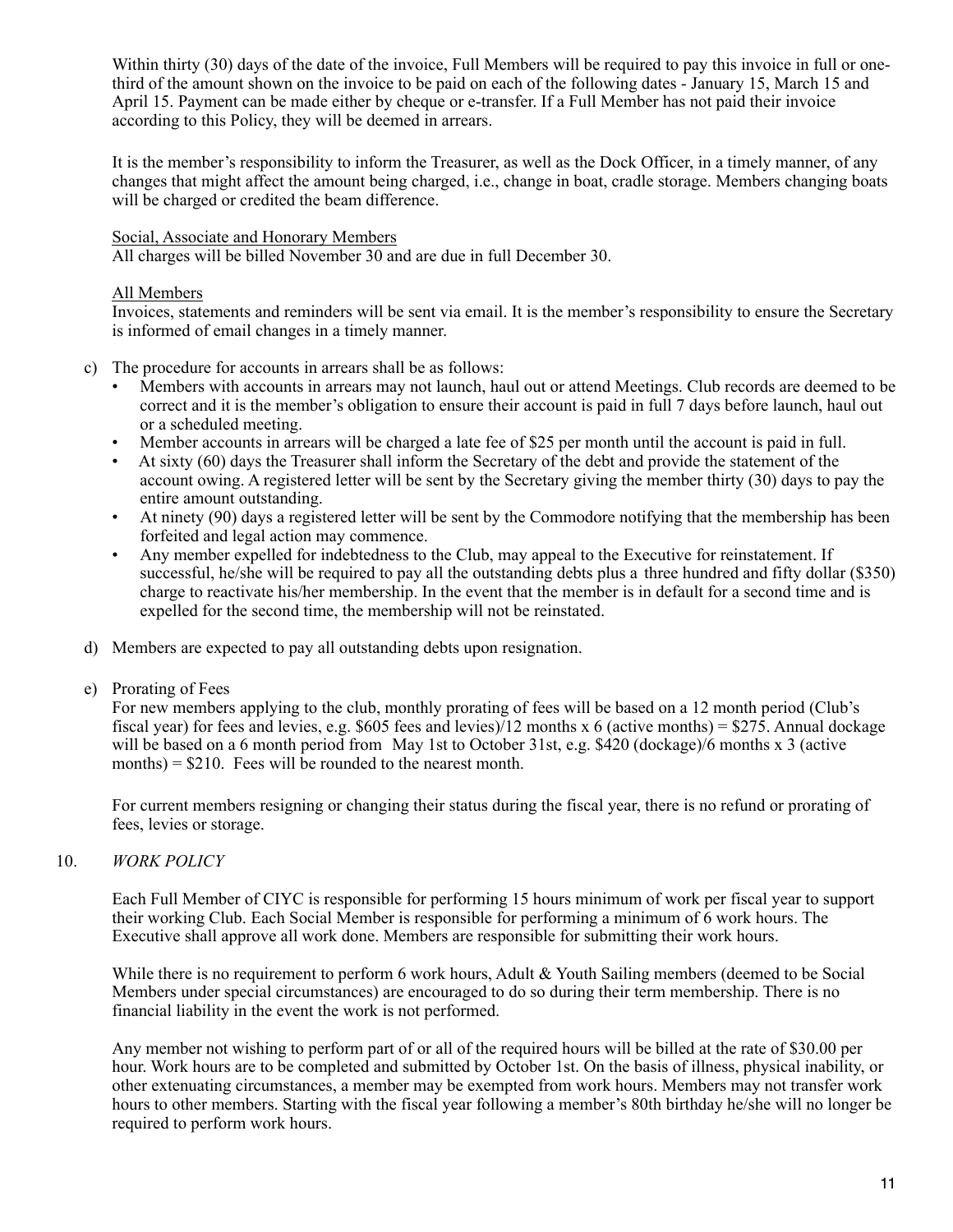It is the member's responsibility to ensure his or her work hours have been submitted within thirty (30) days after the hours have been completed. Work hours not submitted immediately may not be counted. Assigned work hours for new Full Members are 20 hours if joining before June 30; 50% of hours after June 30 to August 31; 25% of hours after August 31 to September 30; 0 hours if after September 30. The same percentages apply to Social Members.

A member may request, or the Executive may grant, an exemption of all or part of a member's work hour requirement. The basis of the exemption may be illness, physical inability, or other extenuating circumstance.

#### 11. *CONFLICT RESOLUTION*

A member with a conflict may present his or her case to the Executive at a regularly scheduled Executive meeting. If the conflict cannot be resolved within the Bylaws, Policies & Procedures by the Executive, the Commodore will convene a panel of no less than three Past Commodores, none of whom have any direct involvement with the problem, to hear the case. The resolution of the panel will be final and binding to all parties.

#### 12. *DISCIPLINE*

Any member(s) having a complaint against another member(s) for the infraction of any law or rule, other than sailing rules, or for conduct injurious to the welfare of the Club, may report the same, in writing, to the Executive. Such complaint shall set forth the facts of the case, together with the names of witnesses (if any) and their contact numbers.

After receiving such complaint, a member of the Executive shall as soon as practicable, investigate the complaint. This member shall also request, in writing, the defendant's information.

The investigating Executive member shall then present his/her findings to the whole Executive. The Executive shall have the power to suspend or expel the member or impose penalties. If the Executive decision is unanimous and both parties are in agreement, the decision shall be filed with the Secretary and copies mailed to the parties involved.

However, if there is no unanimity, the Secretary shall issue a formal letter of invitation to both parties, which will include complaint details and Executive meeting date, place and time. At this meeting, the complaint(s) and defendant(s) shall receive at least five (5) days notice and they may be heard with witnesses.

The statements and evidence shall be reduced to writing and filed with the Secretary and all parties shall receive copies of the decision. An appeal of the Executive decision must be filed, in writing, with the Secretary within five (5) days. A special meeting of Regular Members shall be called for the consideration of the case and a majority shall be necessary to reverse the decision of the Executive. Any action sanctioned by a current Executive shall be limited to curtailing a member's rights and freedoms at CIYC for that year only.

#### 13. *ENFORCEMENT AND SANCTIONS*

When an infraction is brought to the attention of the Executive, any one or all of the following steps will be taken until the situation is resolved:

- The Executive will speak to the individual
- Issue a formal letter detailing the infraction
- Request attendance at an Executive Meeting
- Remove privileges
- Suspend membership for current fiscal year
- Recommend termination of membership (to be voted on at a Special Meeting)

#### 14. *DUTIES OF EXECUTIVE*

# a) *COMMODORE*

- The Commodore shall:
- maintain the dignity of the office of Commodore and of CIYC
- be responsible for the overall direction of the club and the adherence to the business plan
- develop relationships with stakeholders outside the club such as but not limited to the town, service providers.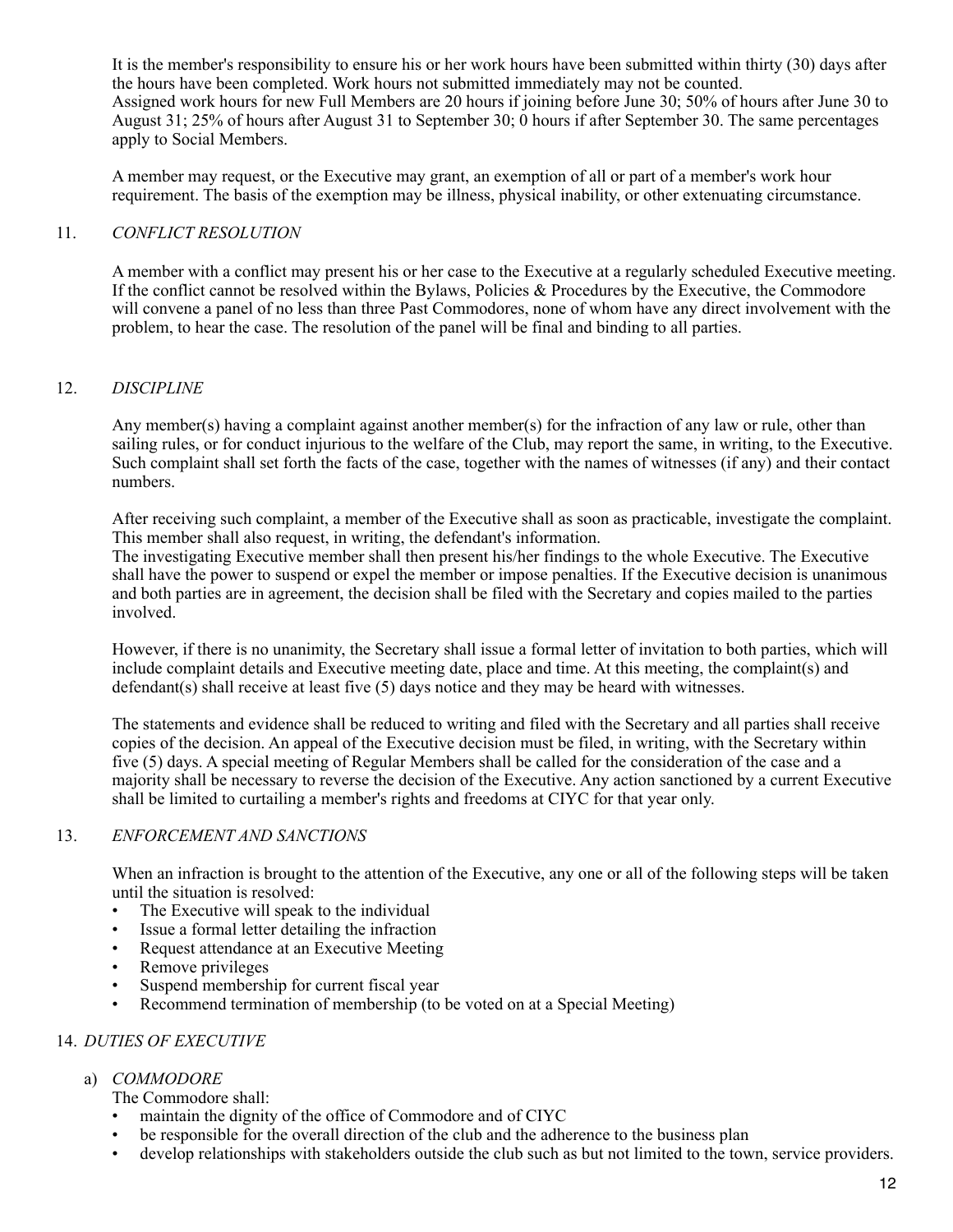- ensure their legacy project is completed.
- meet individually with new members to explain club policy and procedures, recommend committees to sit on based on the members qualifications and ensure the mentors follow through with their responsibilities in respect of new member assignments.
- assign 100% of the membership to a committee.
- represent the Club and promote the objectives of CIYC and strive to increase the prestige of CIYC with the public
- manage the day-to-day affairs of CIYC
- ensure the Bylaws, Policies and Procedures are adhered to and amended as necessary
- call and preside over all meetings of the general membership and the Executive
- establish the agenda for all general membership and Executive meetings
- along with the Executive, coordinate the execution of all Club activities
- within thirty (30) days following the election, hold a meeting with the Executive to allocate duties for the forthcoming year
- along with the Treasurer, formulate the budget for the forthcoming year and submit it to the membership at the Annual General Meeting
- be co-signer on the bank account
- be an ex-officio member of all committees
- chair the Nominating Committee
- appoint support personnel as required
- present a written report of the year's activities at the Annual General Meeting

#### b) *VICE COMMODORE*

The Vice Commodore shall:

- in the absence of the Commodore, act in his/her stead
- prepare a business/strategy plan to be implemented upon their move to Commodore. The plan should include a legacy plan by which the Commodore will be uniquely identified and remembered.This sounds like a simple task, but if done correctly, is a very large task involving meeting with the current and future executive and membership to make determinations.
- serve as a member of the Nominating Committee
- accept additional duties assigned by the Commodore or Executive
- assume the position of Bylaws Chair maintain and update the official copy of our Bylaws, Policies, and Procedures
- review membership and be responsible to maintain the membership at levels consistent with the club's requirements
- coordinate additions to the Memorial Wall
- be co-signer on the bank account
- accept the nomination for the position of the next Commodore

# c) *SECRETARY*

- The Secretary shall:
- be the Privacy Officer for the Club
- collect insurance information from boating members
- coordinate use of the Club by members for private functions
- create and distribute all notices required to members, the Executive and members of committees
- attend all meetings of the Executive and members and record the minutes of all proceedings of those meetings in the books of the Club
- duplicate and distribute all minutes of the Executive meetings to the Executive within ten (10) days
- be the custodian of the corporate seal of the Club and of all current books, papers, records, documents, polices and other instruments belonging to the Club
- be responsible for the archiving of pertinent club documents
- maintain a membership roll to include names of members, membership status, seniority dates, insurance information and other pertinent information as the Executive may require
- supply an up-to-date membership list to the Treasurer
- process applications for membership and submit them to the Executive
- keep a record of all postponed motions until they are dealt with
- receive and post applications for Club rentals
- establish a Telephone Committee made up of not less than three (3) members of the Club.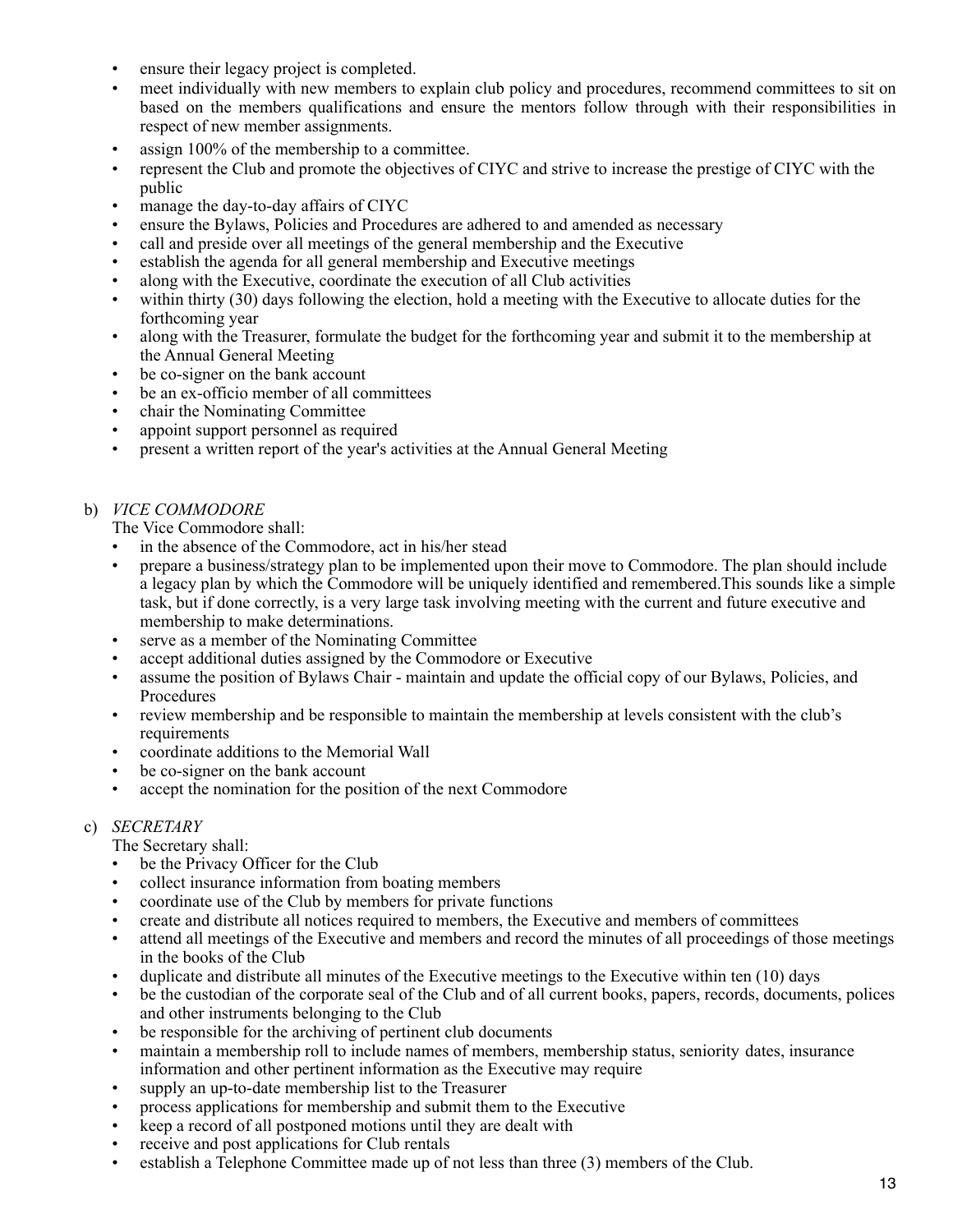- liaise with the assigned member of the Executive on information that needs to be shared with the Club.
- contact all committee members to relay information to the members as directed by the Executive.
- instruct the committee to maintain accurate records of calls made.
- maintain confidential custody of passwords and login information.
- record the work hours of the membership

NOTE: Important items are to be kept at a secure location

#### d) *TREASURER*

The Treasurer is responsible for the financial affairs of the Corporation and is a signing officer of the Corporation. The Treasurer shall:

- provide financial analysis and financial recommendations to be used in planning
- facilitate the preparation of the Annual Budget in conjunction with the Executive
- present the Annual Budget for the forthcoming year at the Annual General Meeting
- prepare and present the Annual Financial Statements at the Annual General Meeting
- oversee the Bookkeeper and Cashier
- establish a Finance Committee to develop a finance policy
- establish a Finance Committee consisting of a Bookkeeper and Cashier
- maintain the financial records of CIYC in accordance with Generally Accepted Accounting Practices
- maintain banking facilities as required to support club activities obtain insurance coverage to protect the Club assets
- file statutory reports as required
- be co-signer on the bank account
- update the Club Executive on the financial status of the Club at the Executive meetings
- secure the services of a qualified independent accountant to prepare and submit tax returns
- request that the Commodore receive confirmation of the balances for loans and bank accounts at the end of the fiscal year from our financial institution

# e) *DIRECTORS*

Officers shall:

- accept additional duties as required
- attend all Executive meetings
- send a representative if unable to attend an Executive meeting
- establish a Committee made up of at least three (3) members of the Club
- submit a budget to the Executive prior to the Annual General Meeting
- review and approve work hours accumulated
- identify and groom an heir apparent from their committee
- i) *ADULT SAILNG*

The Adult Sailing Officer shall:

- include the LTS instructors as part of the Committee
- administer the Club's LTS Policy and Procedures for the Management of the School.
- maintain and share a list of LTS responsibilities with the Executive and future LTS Officers
- coordinate all phases of the LTS program outlined by the Executive
- ensure the certification of instructors remain current as required by Sail Ontario and Canadian Yachting
- be responsible for haul out, launch and storage of the LTS vessel(s)
- plan and schedule the classes for LTS students
- recruit future LTS instructors
- promote the LTS program through publicity and brochures
- provide a marketing plan annually for LTS.

#### ii) *DOCKS*

The Dock Officer shall:

- administer the Club's dock policy and procedures for the assignment of docks.
- maintain and share a list of Dock Committee responsibilities with the Executive and future Dock Officers<br>• prepare and publish a list of dock assignments by the end of the first full week of April
- prepare and publish a list of dock assignments by the end of the first full week of April
- be responsible for haul out, launch and storage
- plan and supervise the dockage of visiting boats
- be responsible for the Paddle Pass Program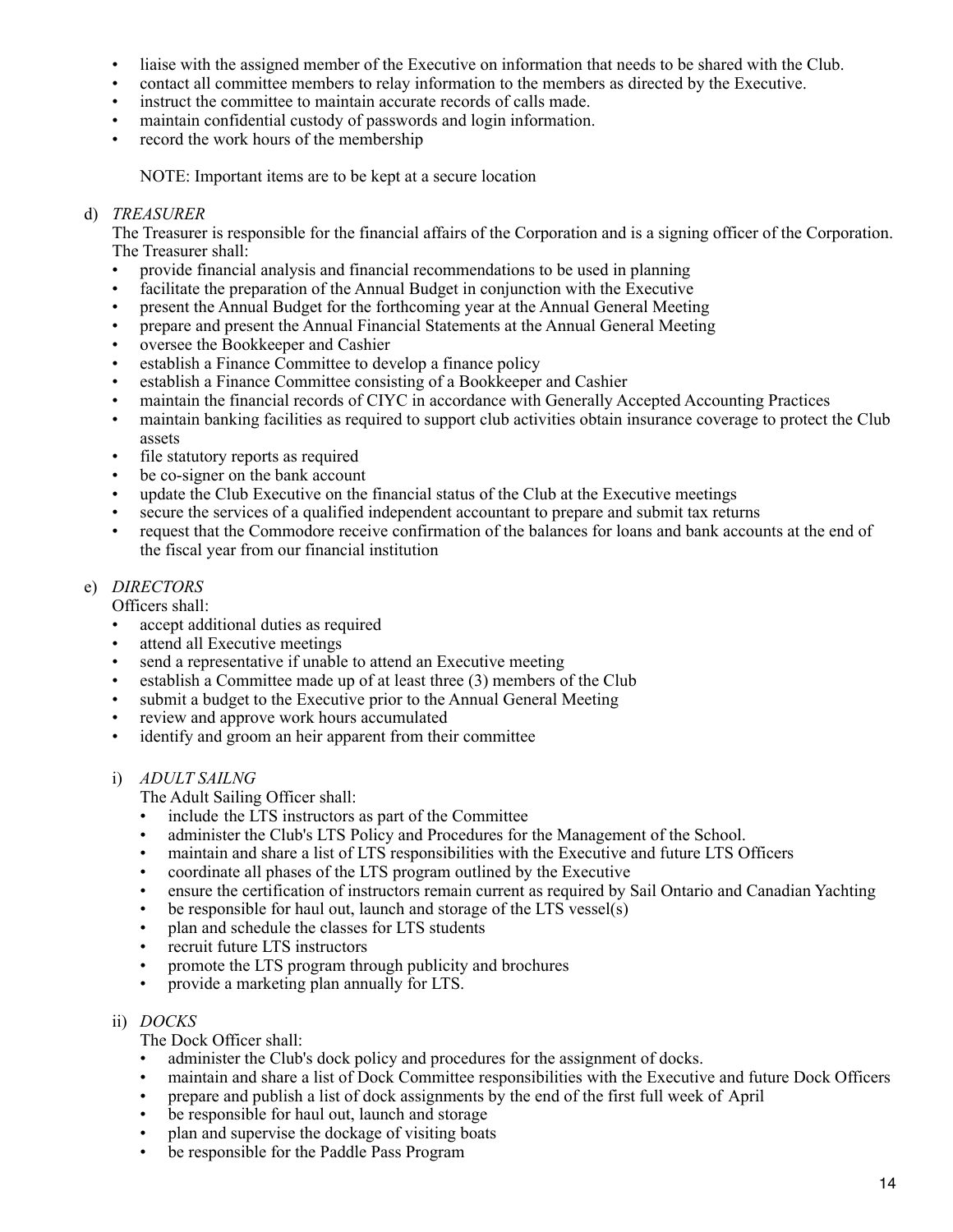# iii) *DREDGING*

The Dredging Officer shall:

- develop long term relationships and long term agreements with all stakeholders involved with dredging
- include the Commodore in relational developments in particular with the town and special interest groups
- administer the Club's policy and procedures for the dredging of a navigable waterway at the mouth of Cedar Creek and into Lake Erie
- maintain and share a list of dredging responsibilities with the Executive and future Dredging Officers
- liaise with the Town of Kingsville in obtaining and maintaining all required dredging permits
- liaise with the Town of Kingsville and Melton Bros. Marine and Welding for the services
- maintain the Club's dredging vessel

#### iv) *PROPERTY*

The Property Officer shall:

- maintain and share a list of property responsibilities with the Executive and future Property Officers
- within a prescribed budget allocation, identify, contract for and ensure the satisfactory completion of routine maintenance of the Club's grounds and cleaning of the clubhouse
- arrange for and provide direction to work parties
- execute other matters regarding maintenance of the Club's property as requested by the Commodore and/or the Executive

#### v) *RACE*

The Race Officer shall:

- develop and publish a schedule for all Club races and open regattas.
- coordinate all phases of the Club's racing activities including the adjudication of protests
- maintain and share a list of race responsibilities and functions with the Executive and future Race Officers
- liaise with the Social Officer to include some fun racing where required to enhance social programs
- ensure the development of new racers to keep racing fleets as large and active as possible
- be aware of and cater to the needs of the older racers through programs such as the Silver Cup
- liaise with other area yacht clubs regarding the coordination of race schedules
- represent and promote the interests of yacht racing
- contact the town in regard to using the town docks for Regattas

# vi) *SOCIAL*

The Social Officer shall:

- schedule, organize and coordinate all social activities for the Club
- maintain and share a list of social activities with the Executive and future Social Officers
- promote and encourage member participation in the Club's social activities
- promote cruising activities
- maintain our relationship with I-LYA and its member clubs (reciprocal agreements/docking, special events, etc.)

# vii) The Youth Sail Officer shall:

- manage the Youth Sail School with the assistance of his/her Committee Members.
- maintain and share a list of Youth Sail responsibilities with the Executive and future Youth Sail Officers
- coordinate all phases of the Youth Sail program outlined by the Executive
- ensure that the Program has certified instructors
- recruit future Youth Sail instructors
- be responsible for haul out, launch, storage and upkeep of the Youth Sail boats
- plan and schedule the program for Youth Sail students
- promote the Youth Sail program through publicity, social media and brochures
- provide an updated Strategic Plan annually for Youth Sail
- apply for grants as they become available
- maintain contact with and seek support from Ontario Sail

# f) *ADDITIONAL SUPPORT PERSONNEL*

i) *BOOKKEEPER*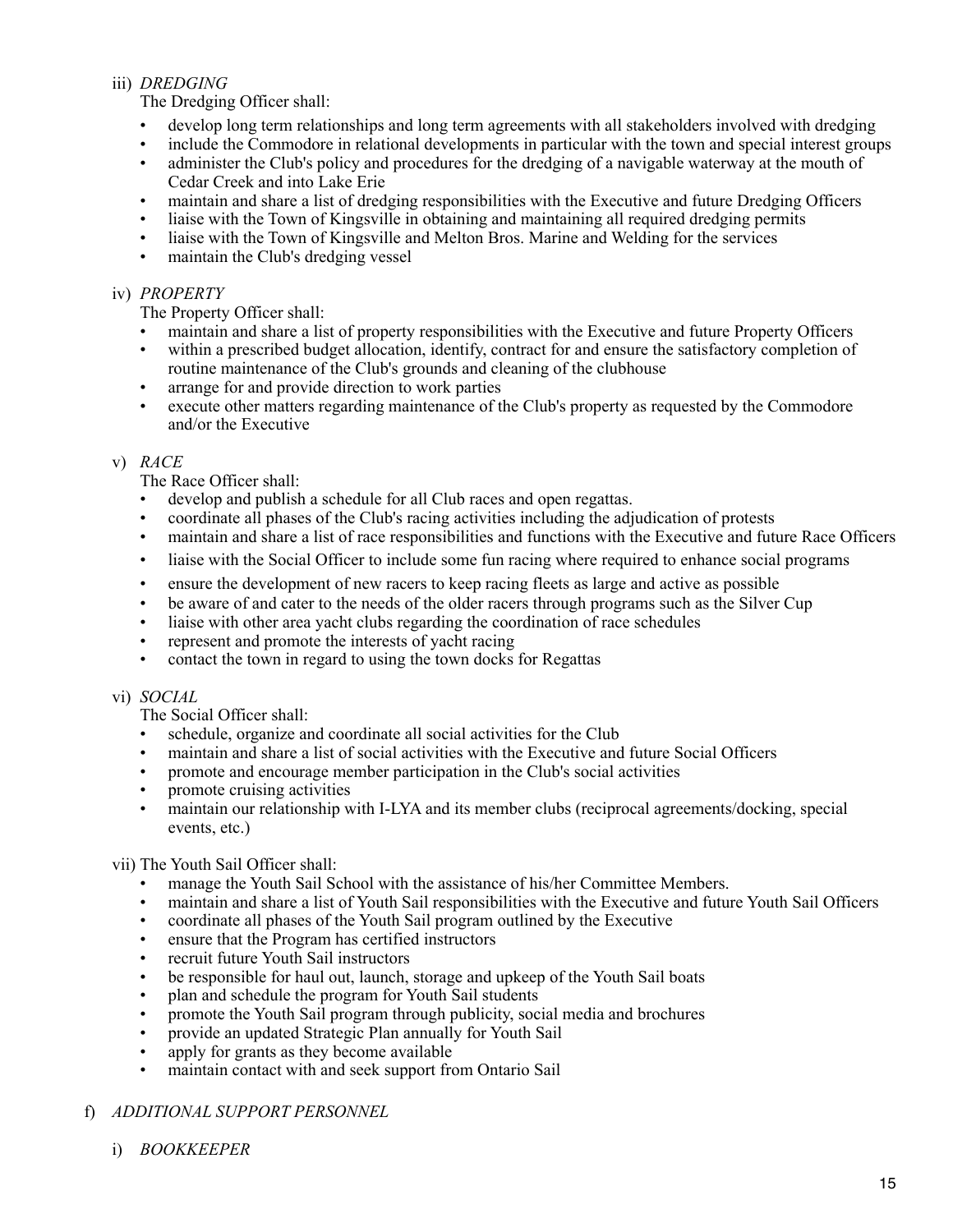The Bookkeeper shall:

- work under the direction of the Treasurer<br>• using bookkeeping software supplied by t
- using bookkeeping software supplied by the Club
- invoice members as directed
- provide to the Treasurer, in a timely manner, such reports as the Treasurer may from time to time require

#### ii) *CASHIER*

The Cashier shall:

- work under the direction of the Treasurer
- use bookkeeping software supplied by the Club
- collect mail at the club mailing address
- deposit funds received, in a timely manner, and record the transactions in the ledger
- distribute mail received to the appropriate member of the Executive<br>• provide to the Treasurer in a timely manner such reports as the Trea
- provide to the Treasurer, in a timely manner, such reports as the Treasurer may from time to time require

#### iii) *HISTORIAN*

The Historian shall:

• maintain the archives of CIYC. The position is to be filled by a member living within Essex County for a minimum of a three-year period.

#### iv) *HEALTH & SAFETY COORDINATOR*

- The Health & Safety Coordinator shall:
- report to the Commodore
- monitor and suggest changes to the club safety related protocols, policies and procedures.
- monitors safety issues around the club house and grounds. Work with the harbour master (docks and dredging) and property officer to suggest corrections and improvements.
- introduce new members to the health and safety issues of the club.
- conduct investigations into health and safety issues at the request of the executive.
- provide a written report to the Commodore for each Executive Meeting.

*The full description of the Health & Safety Coordinator is available on the Club's website.*

# 15. *MEETINGS*

- a) Annual General Meeting:
	- The AGM shall deal with all matters that may legally come before it and shall include:
	- the ratification of the new Executive
	- the presentation of the Club's financial statement
	- the reports of the outgoing Executive
	- the reports of the incoming Executive who will present their coming year's goals, plans and budget
	- the Operating and Financial Budget for the upcoming season for approval

#### b) Special Meeting:

A Special Meeting, stating its purpose, may be called by the Executive or shall be called within thirty (30) days upon receipt of a written request by at least twenty-five percent (25%) of the Full Members.

Upon receipt of a written request by twenty-five percent (25%) of the Full Members, the Executive will call a meeting within thirty (30) days.

c) Emergency Meeting:

The Executive may call an Emergency Meeting if the business to be discussed is urgent or time sensitive. The reason for the meeting shall be stated and the membership shall be given a minimum of seven (7) days' notice.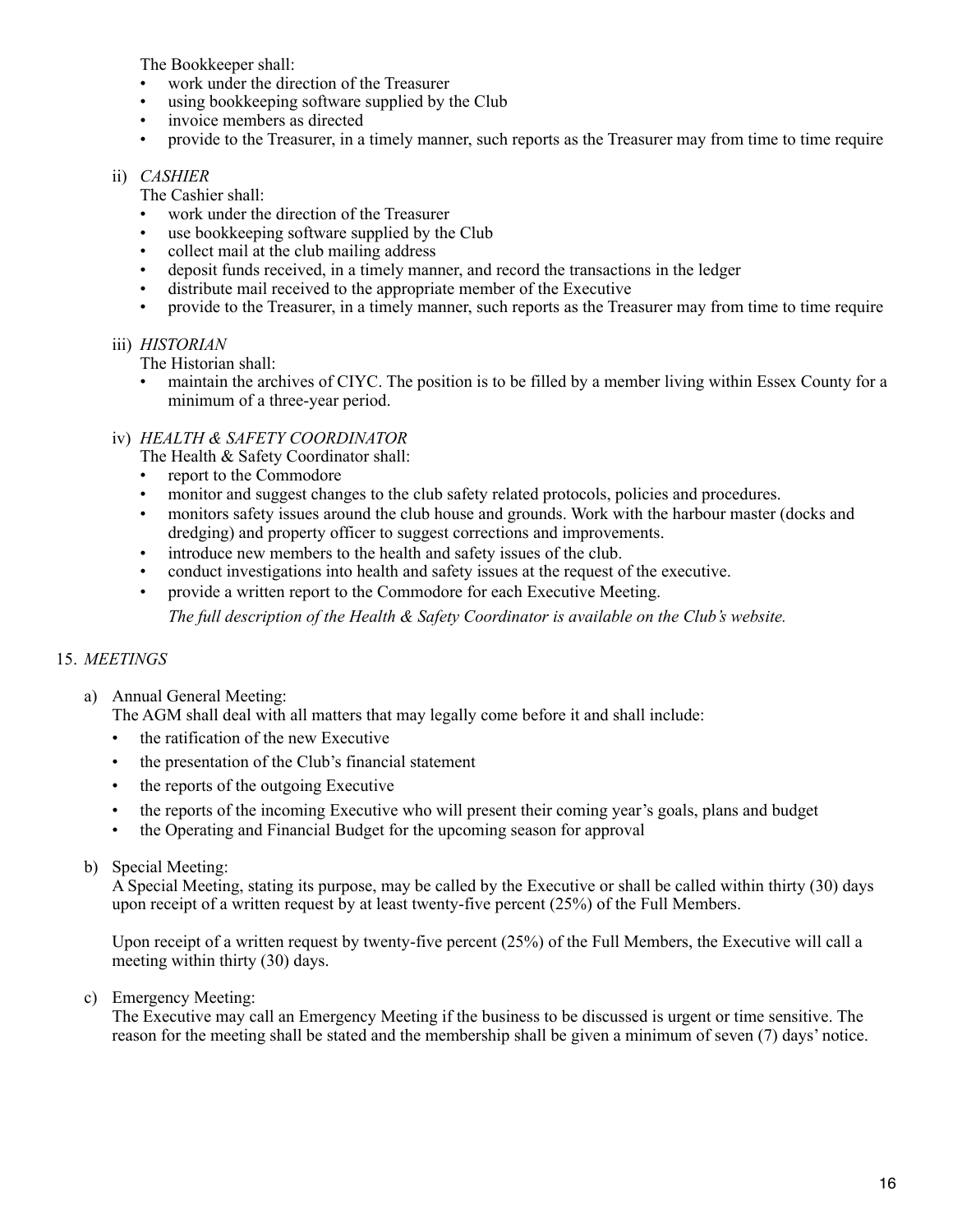# 16. *DOCK POLICY AND PROCEDURES*

- a) The following dates have been established for launch and haul out. Launch will be held the last Saturday of April and haul out the second Saturday following Thanksgiving, weather permitting.
- b) Full members who wish a well to be assigned for the season shall submit a request annually to the Dock Officer using the current Dock Request Form including vessel dimensions. The Dock Request Form must be submitted before February 28 of each year.
- c) The Dock Committee shall assign wells using vessel dimensions (LOA, beam, and draft) as criteria. If the number of well requests exceeds the number of wells available, allocations will be made by seniority.
- d) The Dock Committee will assign the docks in such a manner as to best accommodate each member and to best utilize the Club facilities. A member's seniority in the Club will only be used to resolve a conflict between members with similar needs. Late assignments made after the initial deadline shall not displace a boat already assigned in accordance with the Dock Policy.
- e) The Club is not obligated to provide a well for a vessel deemed unsuitable for existing facilities.
- f) A Full Member may apply for one well only that must be used to dock a vessel owned, leased, or otherwise under the control of the member for the exclusive use of that member.
- g) If a vessel is owned in partnership, each partner must be a Full Member of the Club. If a partnership dissolves during the season, the partners must inform the Dock Officer of who the new lessee shall be. In addition, either member of the partnership may apply for well assignment of a second vessel.
- h) A Full Member may not sublease an assigned well.
- i) Wells temporarily vacated for one or more days may be used for guest well assignment by the Club.
- j) Unassigned wells may be applied for by a Full Member who currently has a well assignment and wishes a second well. Available wells will be posted two weeks after launch. Rental will be by the month (based on availability) but billed annually at the current rate.
- k) A Full Member buying, selling, or chartering a vessel docked at the Club shall notify the Dock Officer immediately upon doing so. The member may be assigned a second dock if available. The member is given a 2 week grace period before being charged for the second dock, after which billing shall be assessed as described in section 7.
- l) Un-launched boats, un-stepped masts, and cradles/trailers must be removed or installed within two weeks following launch, except by approval of the Executive. Members should notify the Dock Officer of any potential delays. Failure to comply will result in a charge of \$200.00 to the member. Members will pay \$100 for each successive month until completed. Cradles will be moved by a work party, organized by the Dock Officer. Members involved with the work party will receive work hours. Members may move their own cradles, but will not receive work hours. This must be completed on or before cradle day.
- m) It is the responsibility of each dock assignee to paint their dock using paint supplied by the Club before launch, and to the specifications of the Club. The Club is not responsible for maintenance, repairs, or placement of bumper boards. Failure to remove bumper boards by November 1st will result in a charge of \$50.00 to the member.
- n) Additions, deletions, or modifications to a dock, its electrical system, or its water system must receive the prior approval of the Executive.
- o) The Club is not responsible or liable for the loss of, or damage to, a member's boat when it is on Club property. This includes any loss or damage resulting from fluctuations in water level.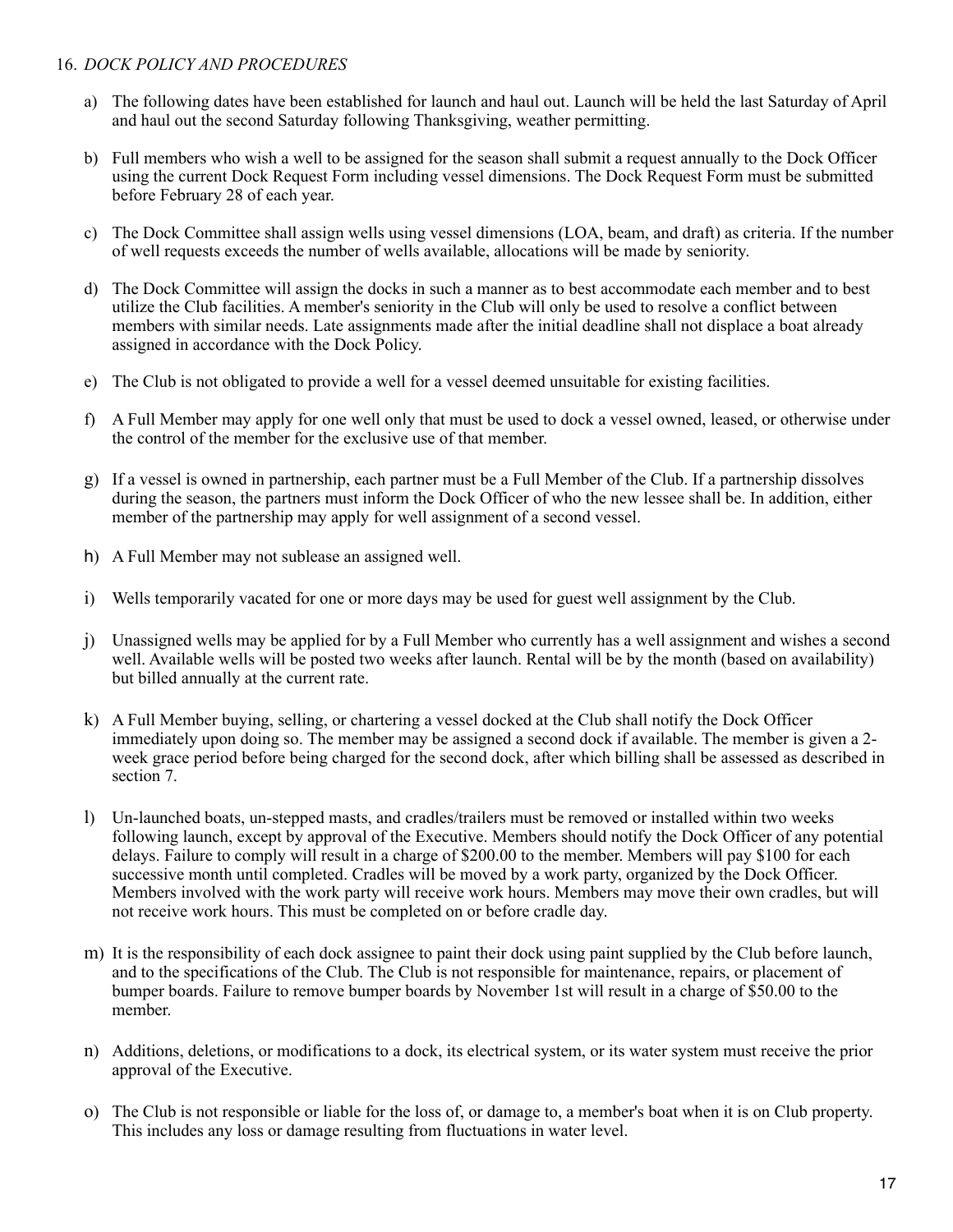- p) A member may appeal to the Executive for a ruling when in disagreement with a decision made by the Dock Committee. The member will comply with the decision of the Dock Committee until an alternative, if any, is imposed by the Executive.
- q) Members will be notified of their dock assignments by the end of the first full week of April so they can ready their dock before launch. Once assigned a dock, members will have exclusive use of it for that season. The number of power boats is limited to 3.
- r) Docks that become available during the boating season will be reassigned as soon as possible where appropriate.
- s) There will be no extra charges (hydro) during winter storage for anyone working on their boat except in extraordinary circumstances and at the discretion of the Executive. No member shall leave an unattended power cord attached to his or her boat for any reason, due to the risk of fire. Failure to comply will result in a charge of \$100.00.
- t) The gin pole dock is not an assignable well for members. A member may dock at the gin pole to step or un-step the mast or to use the pump-out station only. Exceptions may be granted with the prior approval of the Dock Committee or the Executive.
- u) No vessel docked at the Club can be chartered to non-members.
- v) The Dock Officer shall submit to the Treasurer a list of cradles stored (after launch) and a list of boats stored at the Club (after haul-out).
- w) Members may have a dock box and must place it in front of their well. Boxes should be designed for outdoor use and be in good repair. They should be white or neutral in colour. Their dimensions should be no larger than 2.5 feet wide by 5 feet long. Members will be notified and requested to remove damaged or inappropriate boxes. If moved to another location, the member is responsible for returning the previous location to its former state.
- x) Walkways are to be maintained in a neat and orderly manner. Hoses and electrical cords should be hung at their service location when not in use. They should not be left lying on the walkway and should be attached to the service outlets intended for that well.
- y) A member when selling their boat can not include in the sale of the boat a promised dock. A new member must apply for a dock through the Dock Officer.

# 17. *CRADLE POLICY*

A cradle deemed unsafe by the Executive may not be allowed on Club property and will not be loaded at haul-out.

Additional boats and cradles or trailers may be stored on Club property only with prior approval of the Executive.

# 18. *PADDLE PASS POLICY*

All Social and Full Members may store a small boat at CIYC as long as the following criteria are met and understood: 1. The boat must be rack storable and fit on the racks provided on the property.

- 2. The boat must be owned by and under the control of the member. A member must accompany a guest when using a small boat.
- 3. Boats must be removed from the mast racks 4 weeks before haul out and may not be stored there until the masts have been removed at the beginning of the season.
- 4. Storage will be subject to available space and will be determined by the Dock Committee. Any member who stores a small boat at the Club will have priority for storage the following year.
- 5. The Dock Committee will assign racks in such a manner as to best accommodate each member and to best utilize the Club facilities.
- 6. Members may be assigned more than one rack subject to available space.
- 7. The Club will not be responsible for loss or damage to the small boats.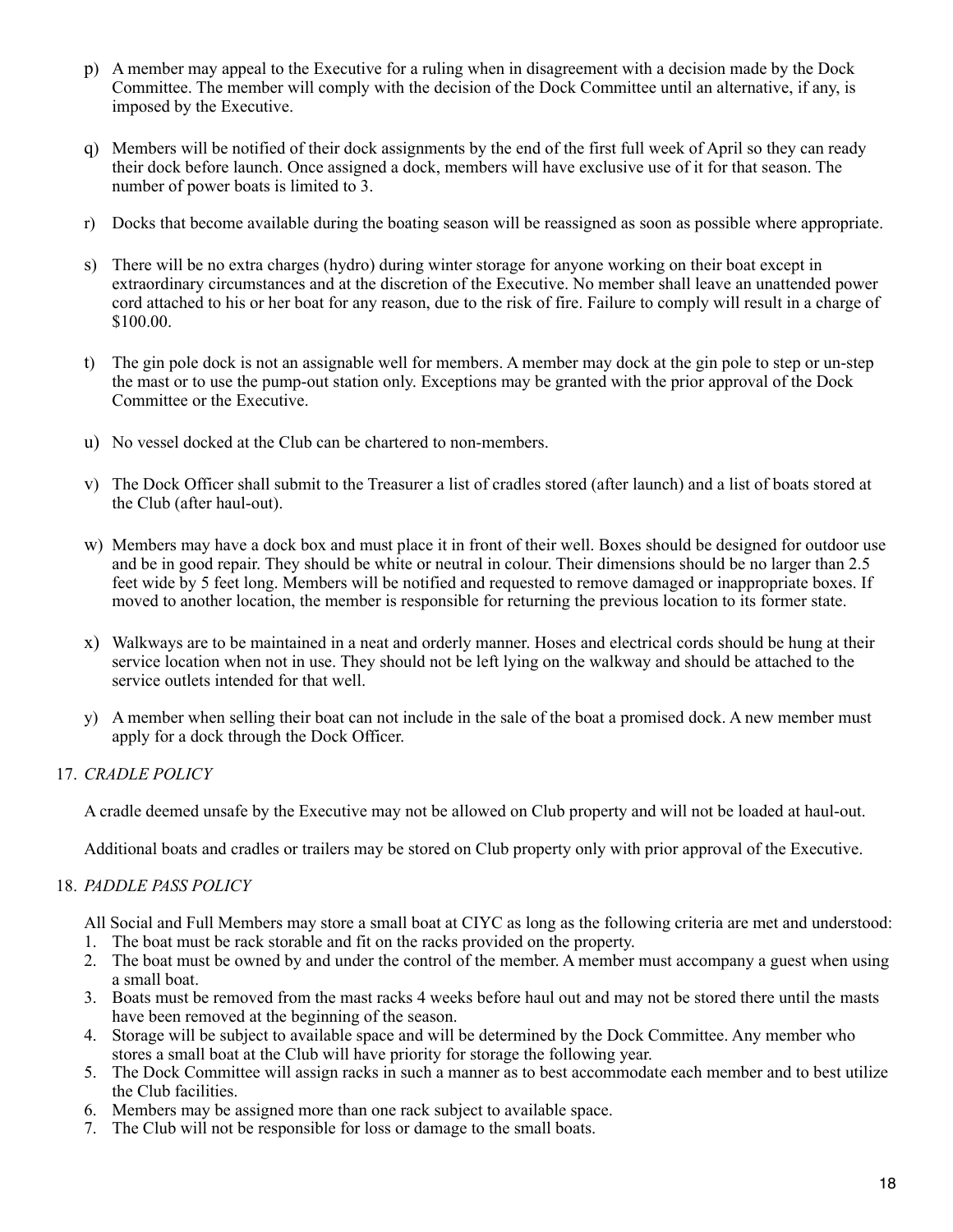8. A fee will apply as outlined in Paddle Pass Storage Fees under "Membership Fees and Charges for the Season" in the Policies and Procedures.

# 19. *INSURANCE*

Each member will submit proof of insurance before the member's boat is launched at the Club. At minimum, proof will consist of the name of the insurance carrier, policy number, date of expiry, and liability limit. The Club may collect other information as deemed pertinent. All information will be held in confidence by the Secretary (Privacy Officer) and not disclosed without written permission of the member. An owner who has not submitted insurance information as specified will not be assigned a dock and will not be launched by the Club.

# 20. *MEMBER RESPONSIBILITY*

Members must remove all personal items, from Club property, that are not used during the sailing season (May - October). These items include but are not limited to ladders, saw horses, tarps and tarp frames or anything not needed in the normal operation of their vessel. Members may be fined \$200/month at the discretion of the Executive.

# 21. *DERELICT BOAT POLICY*

A boat may be deemed derelict, at the discretion of the Executive, if it is neglected, unsecured or unseaworthy. If, a vessel is deemed derelict, the member may be asked to remove if from Club property until the deficiency has been rectified. If a vessel remains in a derelict condition for one year, it will not be assigned a berth for the following year or until the condition has been corrected to the satisfaction of the Executive.

If a vessel has been declared derelict, the member may appeal to the Executive with a proposal to rectify the designation.

# 22. *DREDGING POLICY AND PROCEDURES*

a) It is the policy of the *Cedar Island Yacht Club* to maintain a safe and navigable channel from its docks to the mouth of Cedar Creek and into Lake Erie. The dredging operations shall be scheduled to maintain a clear and navigable channel throughout the season to the extent possible.

b) Liaison with the Town of Kingsville and Melton Bros. Marine and Welding will occur in a timely manner and in such a way as to ensure there are no impediments to having the dredging vessel functional and available to dredge as required.

c) The dredging vessel shall only be used in operations relative to dredging, race marks, channel markers and any other operations authorized by the Dredging Committee Officer.

d) The Dredging Committee shall maintain a work boat crew consisting of members who are trained in piloting, operation and general maintenance of the dredging vessel.

e) A detailed logbook shall be maintained, including all instances of vessel operation, repairs, refueling and personnel training.

f) The vessel, when used for dredging purposes or channel marker deployment and retrieval, shall be operated by no less than two (2) trained members.

g) When the vessel is used as race committee boat or for placing of racing marks, one trained member shall operate the vessel assisted by the race committee member(s).

- h) All persons on board shall wear personal floatation devices at all times.
- l) When the vessel is being operated, the VHF radio shall be tuned to channel 16.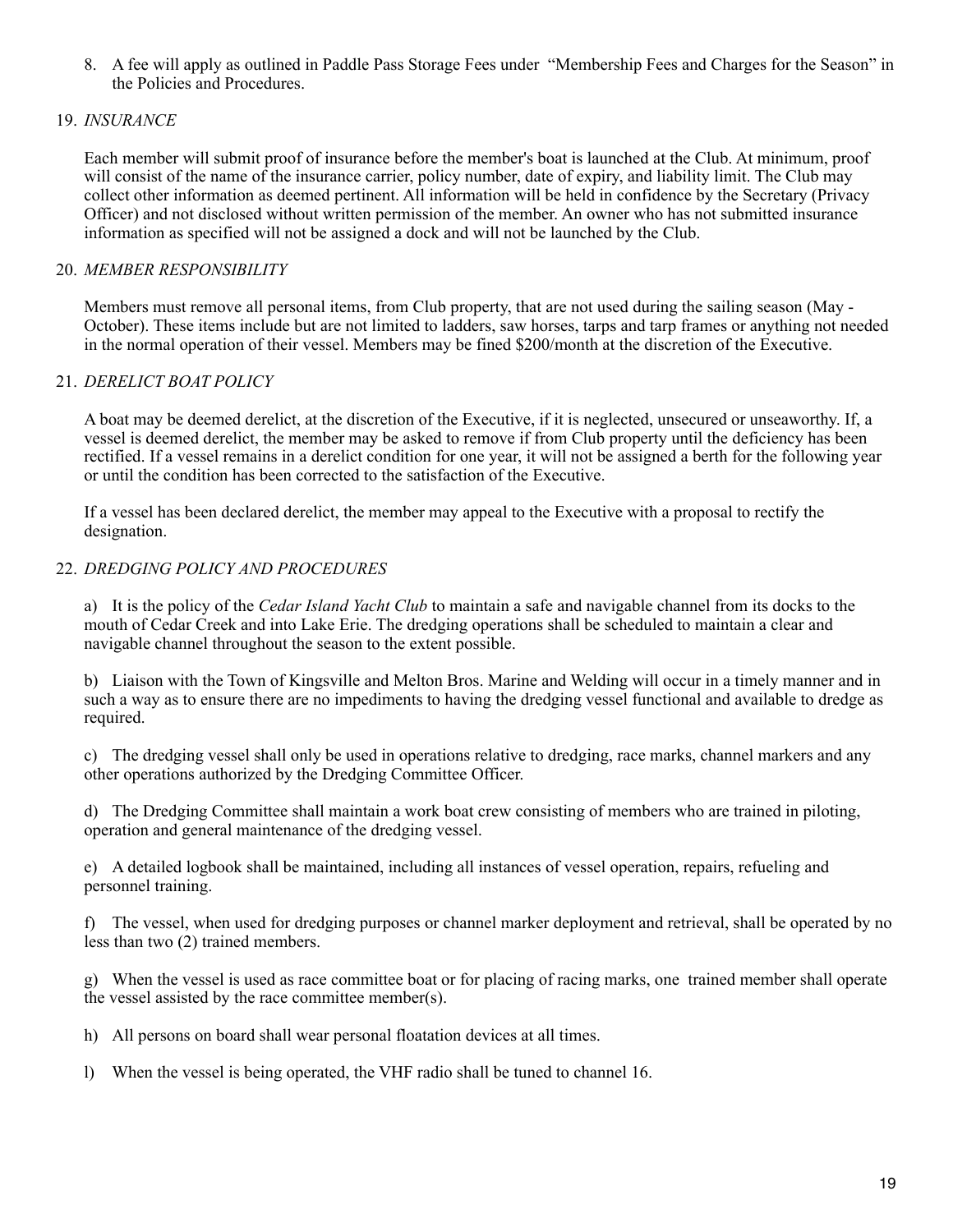# 23. *VISITOR/RECIPROCAL POLICY*

Guests of Full Members, CYA and/or I-LYA members may stay at CIYC subject to availability of a dock.

Identification is required to confirm membership at a reciprocating club.

A guest may include a Social or Honorary Member of CIYC.

Guests must be able to show proof of insurance of their vessel and are responsible for any loss or damage to their property or vessel while docked at CIYC.

The fee for visitors is \$2.00 per linear foot. A maximum stay is 14 days per season. For CYA and/or ILYA members, the first three nights are complimentary. Guests belonging to CYA and/or I-LYA are asked to fly their club's burgee. As part of your dockage fee, we provide water, electricity, showers, ice, barbecues, wireless internet access, entry to our clubhouse and a playground for children.

Children are welcome but must be accompanied by an adult on the docks if under the age of 12.

Visitors may not leave their boat unattended for any period longer than 12 hours without notification to the Dock Director.

At Cedar Island Yacht Club, we have a Pet Policy. Guests accompanied by pets must maintain control of their pets at all times. Pets must be leashed and limited to outdoor spaces and are not permitted in the barbeque area. Pet owners must always clean up after their pet. Pets must be kept away during busy or crowded events such as parties, regattas, and events involving food.

To make arrangements for dockage, contact the Dock Director at [dockdirectorciyc@gmail.com.](mailto:dockdirectorciyc@gmail.com)

#### 24. *USE OF THE CLUB BY MEMBERS FOR PRIVATE FUNCTIONS*

Members may reserve the facilities at the Club for private or social functions such as weddings, anniversaries, birthdays and ad hoc social events. The member must be present for the entirety of the event, including set-up and clean-up. Application is made through the Secretary using the "Use of Club Property or Clubhouse Facilities for Members Only" form available from the website. The form is to be submitted with a \$50 cheque, payable to Cedar Island Yacht Club, for the rental charge, which is non-refundable. The facilities are to be cleaned and returned to preevent condition, failing which the amount of \$65.00 for cleaning will be billed to the member's account. Post-event condition will be determined by the Property Officer.

The facilities may also be rented by members, under the same terms above, for events such as meetings, seminars and other commercial purposes. These events are to be booked fourteen (14) days in advance through the Secretary and approved by the Executive.

Cedar Island Yacht Club is a private club for use by all its members. Consequently, if the facilities are being used for a private event, the member(s) renting the Club cannot expect its exclusive use - members maintain the right to access all of the facilities. Club facilities will not be available during a Club sanctioned event.

NOTE: The Club facilities will not be available for rental during the months of June, July and August, except for nonholiday Mondays, Tuesdays or Thursdays when no Club-sanctioned events are planned. *Cedar Island Yacht Club* is a private club for use by all its members.

# 25. *ALCOHOL POLICY*

Alcohol is not to be sold or supplied on CIYC property without a proper permit being obtained when one is required.

#### 26. *PET CONTROL POLICY*

Members and guests accompanied by pets on CIYC grounds must maintain control of their pets at all times. Pets must be leashed and limited to outdoor spaces and are not permitted in the barbeque area. Pet owners must always clean up after their pet and be considerate of other members who may not enjoy animals. Pets must be kept away during busy or crowded events such as parties, regattas, and events involving food. Any member of the Executive has the authority to have a pet removed from the property at their discretion.

# 27. *FUND RAISING POLICY*

Any funds to be raised or charged by whatever means including, but not limited to ticket sales, entry fees, charges for events, sponsorship, sale of food/drink/merchandise must be pre-approved by the Executive. All funds raised by whatever method are deemed as club funds and must be turned into the Treasurer of the Club immediately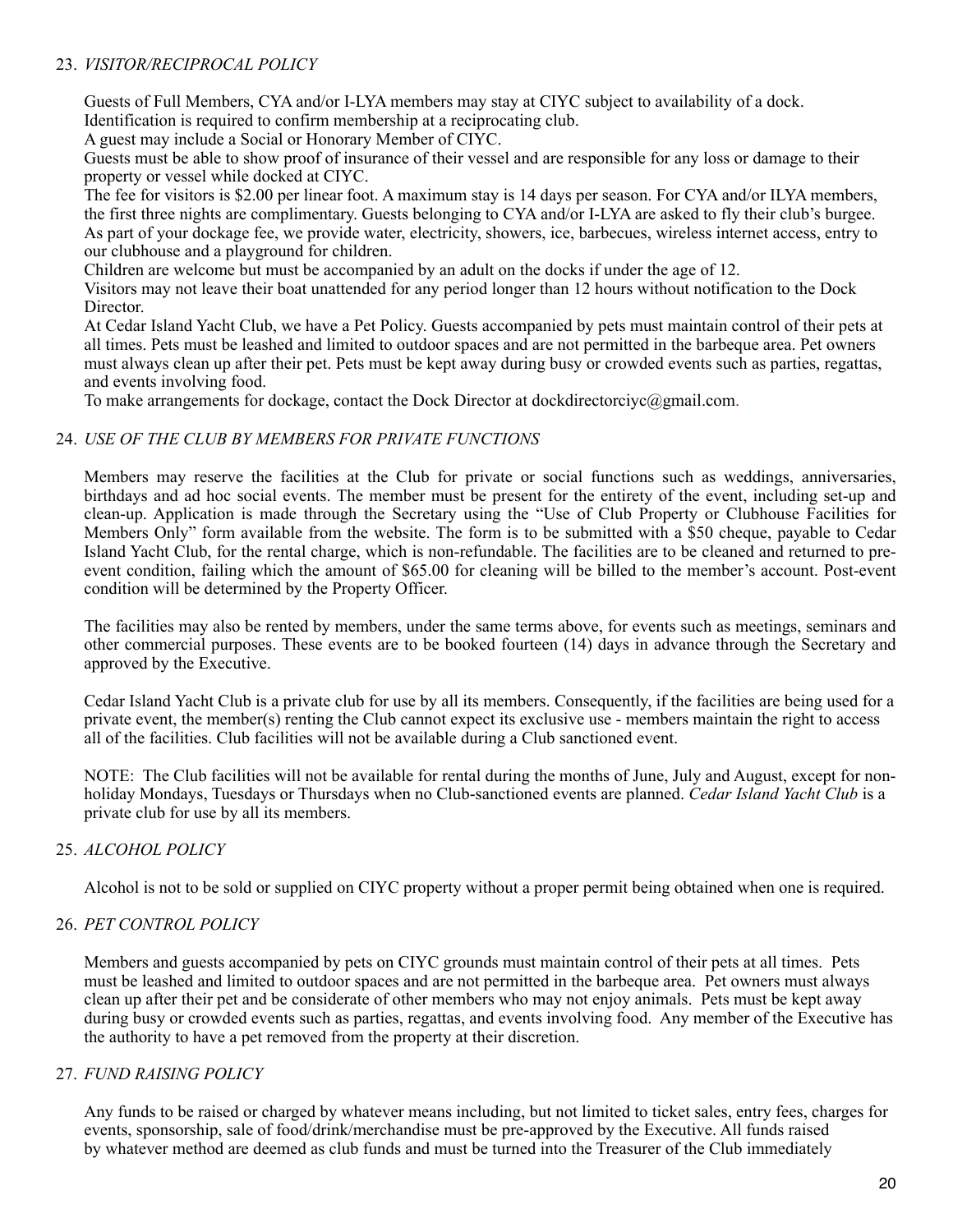following the event unless authorized by the Executive. Distribution and/or use of such funds will be at the sole discretion of the Executive.

# 28. *SIMPLIFIED RULES OF ORDER FOR CONDUCTING THE BUSINESS OF CEDAR ISLAND YACHT CLUB*

a) Notice of Meetings

Notice of the time and place of any general or special meeting shall be given to members by electronic (e-mail or fax or telephone) or prepaid mail according to the address on record with the Secretary. It is the member's responsibility to ensure the information on record is current. Notices of meetings shall state the general nature of the business that is to be conducted. The notice for the Annual General Meeting must include the proposed slate of officers.

The Annual General Meeting is open only to Full Members in good standing while all other meetings are open to all members in good standing. Only Full Members may vote.

#### b) Procedures for Meetings:

The Commodore or assigned Officer conducts all business of meetings following an agenda that has been approved (moved, seconded, discussed and voted) by those attending the meeting.

A quorum is a minimum of 25% of Full Members present at the meeting who are eligible to vote (accounts are not in arrears). A quorum must be present for the meeting to be held.

Any discussion item must either be on the agenda or have a separate motion and be seconded to allow it to be discussed. These items should logically follow from the agenda (and be placed under New Business).

If any member feels discussion has carried on long enough, they can 'call the question' which means stop discussion and let's vote. Discussion must immediately stop. The chair will then ask 'all in favour of voting', and if a majority raises their hands, the vote is called. If defeated, discussion may continue.

When the vote is called, the motion is re-read, advocates named (moved and seconded), and then everyone votes. The motion is passed if a majority of those present is in favour. The Chair has the tie-breaking vote and that is the only time the Chair votes.

The actual vote is tabulated by a show of hands. If any member requests the vote be recorded by either a secret ballot, or a poll, the Chair will ask for a show of hands in favour or opposed. The majority will decide on how the vote is to be conducted. A motion is not required.

If a member wishes to change a motion while it is on the floor, it can be allowed if the advocates of the motion agree to the changes. Thus, the motion can be changed on the fly. If they don't agree, the original motion is voted on first and then further motions may follow as needed.

The Chair is responsible for following the agenda in the order presented unless the membership agrees to handle an item out of sequence. All members should be allowed to speak once on the item up for discussion. After everyone has had a chance to speak once, they may be allowed to speak a second time. This continues until either the Chair calls for the vote or a member calls the question. The Chair is responsible for keeping everyone on topic.

For changing Bylaws, two-thirds (2/3) must be in favour. For changing Policies and Procedures, a majority must be in favour. Notice of the proposed amendment or change must have been given in the notice for the meeting.

The Bylaws or Policies and Procedures, or any part of them, may be suspended at any meeting of the membership, but for such meeting only, by consent of four-fifths (4/5) of the Full members present.

#### c) Removing Executive Members

Full Members may call a Special Meeting for the purpose of removing members of the Executive. The resolution must be passed by two thirds (2/3) of the members in attendance. Replacements may be elected by a majority vote at that meeting.

#### d) Extraordinary Situations: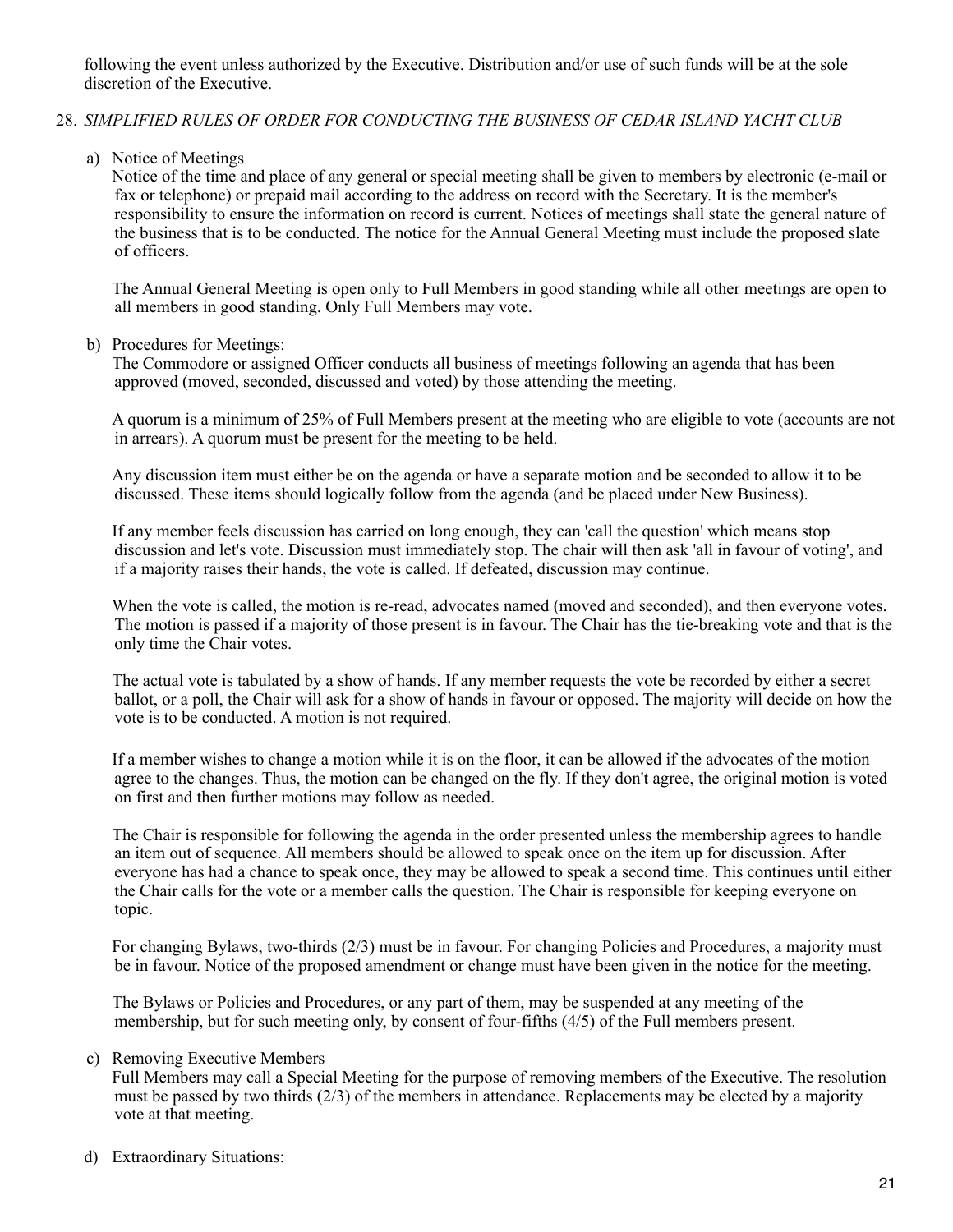It is recognized that these Simplified Rules of Order may not account for every situation that may arise in a meeting. If such an issue occurs, the Chair will revert to Roberts Rules of Order for a resolution.

e) Minutes must be taken during every meeting. Minutes of in camera are confidential but major decisions are entered into the regular minutes of the meeting by a follow up motion. The main purpose of taking minutes is to ensure all board members, including those not in attendance, are informed about the decision. After everyone has had a chance to speak once, they may be allowed to speak a second time. This continues until either the Chair calls for the vote or a member calls the question. The Chair is responsible for keeping everyone on topic.

For changing Bylaws, two-thirds (2/3) must be in favour. For changing Policies and Procedures, a majority must be in favour. Notice of the proposed amendment or change must have been given in the notice for the meeting.

The Bylaws or Policies and Procedures, or any part of them, may be suspended at any meeting of the membership, but for such meeting only, by consent of four-fifths (4/5) of the Full members present.

c) Removing Executive Members

Full Members may call a Special Meeting for the purpose of removing members of the Executive. The resolution must be passed by two thirds (2/3) of the members in attendance. Replacements may be elected by a majority vote at that meeting.

d) Extraordinary Situations:

It is recognized that these Simplified Rules of Order may not account for every situation that may arise in a meeting. If such an issue occurs, the Chair will revert to Roberts Rules of Order for a resolution.

e) Minutes must be taken during every meeting. Minutes of in camera are confidential but major decisions are entered into the regular minutes of the meeting by a follow up motion. The main purpose of taking minutes is to ensure all board members, including those not in attendance, are informed about the decision.

*The full content of the following Policies and Procedures, # 29, 30 and 31, are available on the Club's website.*

# 29. *CONCUSSION POLICY*

*CIYC* is committed to the following actions in regards to concussions:

- Committed to increasing awareness regarding what concussions are and the potential for serious complications.
- Enforcing procedures and training that promotes preventative actions to help reduce the number of concussions.
- Providing procedures that support CIYC staff, volunteers and athletes in ensuring quick recognition and removal of any individual with a suspected concussion from CIYC activities.
- Ensure that following a suspected concussion there are clear steps for both the individual and CIYC to follow before a return to sport occurs to ensure the focus is on the individual's long-term health.

# 30. *EMERGENCY PROCEDURES*

CIYC Emergency Procedures indicate that EMS should be contacted if any of the following situations occur:

- Victim is not breathing or was not breathing
- Victim is bleeding profusely
- Victim lost consciousness for any period of time
- Injuries occur to back, neck or head
- There is a major trauma to a limb
- Victim suffers cold water emergency
- Serious assault with or without a weapon
- Fire
- Any other situation at the discretion of the Charge Person on site at that time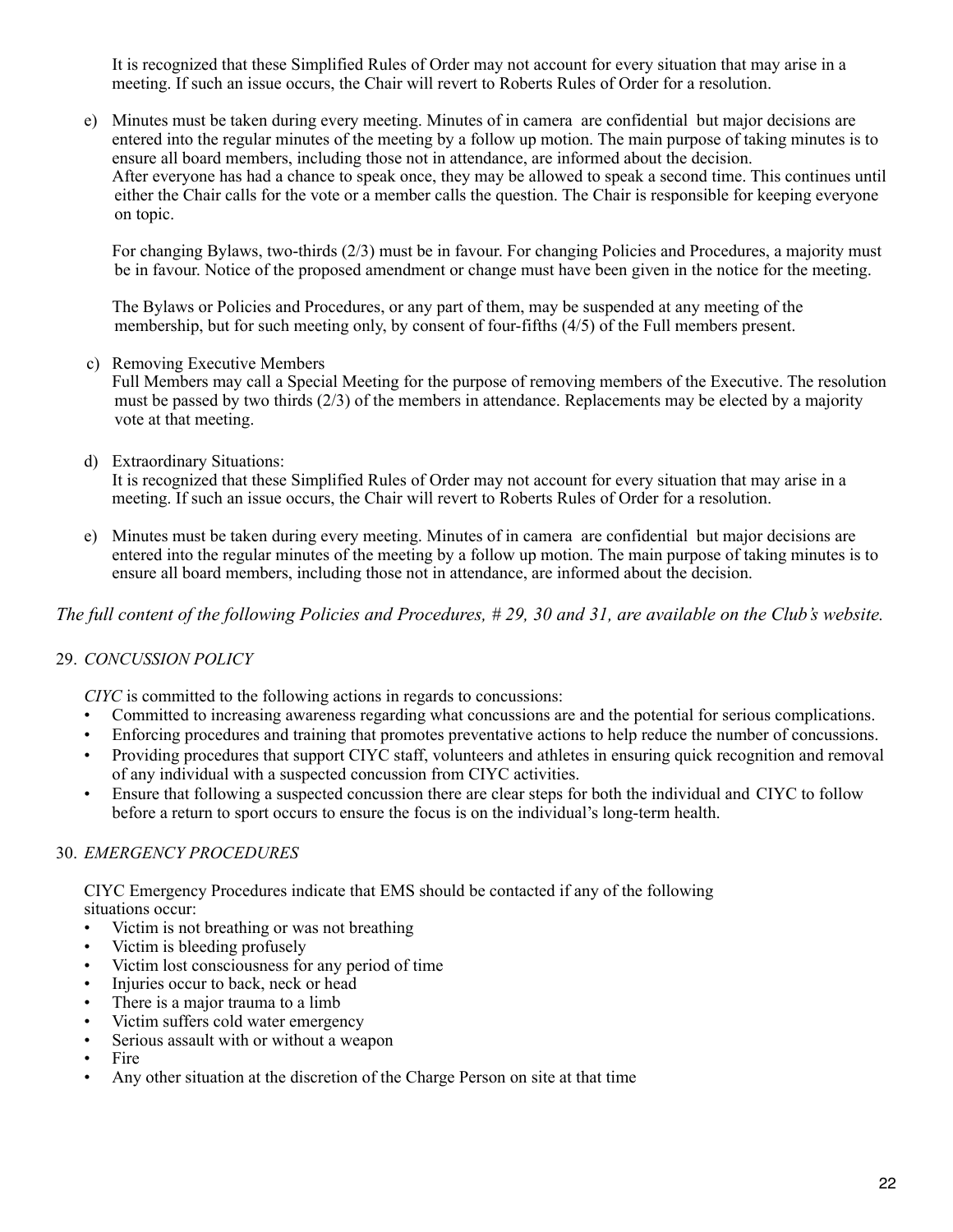#### 31. *CHILD PROTECTION POLICY*

The Cedar Island Yacht Club will not tolerate any form of physical, sexual, emotional, verbal, cyber-, or psychological abuse nor any form of neglect or harassment. We will take steps to protect all our participants, especially minors.

#### 32. *CHILD SUPERVISION POLICY*

Children 16 years of age and under must be accompanied by a responsible adult while at the Club Property unless they have had special permission from a member of the Executive.

#### *33. PRIVACY POLICY*

Cedar Island Yacht Club (the 'Club') is committed to protecting the privacy and confidentiality of personal information. Collecting, using and disclosing personal information in an appropriate, responsible, and ethical manner is a requirement of CIYC's daily operations. Therefore, CIYC has developed this Policy about the methods implemented to protect the information provided to us. Please review this Policy for the most recent information and procedures as it may be updated periodically. Included in this Policy is contact information should you have any questions.

This Policy applies to all personal and confidential information within CIYC's possession and control.

Personal Information is defined as any identifying information about an Individual or group of individuals, including name, marital status, date of birth, address, phone number, email address, social insurance number, nationality, gender, financial data, credit card numbers, insurance documentation, etc.

Personal Information as noted above is typically collected through membership application forms, event bookings and various documents that are provided to the Club from time to time.

#### Consent

Personal Information will only be collected from an Individual with consent, either express or implied. Regarding sensitive information, such as financial information, the Club will require the Individual to provide express consent either in writing or orally. When providing credit card information, the Club requires a signature as express consent to allow the credit card information to be used for payment purposes.

An Individual's Consent occurs and is obtained when an individual signs an application or other form containing personal information, thereby authorizing CIYC to collect, use and disclose the individual's Personal Information for the purposes stated on the form or in the Appropriate Use section of this policy.

#### Appropriate Use

Club Membership: CIYC uses the Personal Information solely for the purpose of conducting business (e.g. roster, account management, communications, etc.)

Website: In order to gain access to website secure sites as a Member, you may be asked to provide data including your name, address, email address, contact information, photo, or username and password. While our website is accessible without providing all of this information, nevertheless it may be required to access certain pages within the website. Access to these secured pages requires a passcode. Personal information is obtained to create a profile that best serves our Members. Information may also be used to contact Members electronically. You may change your user information by updating your user profiles.

Club Roster: To allow communication between Members, the electronic and printed Member Roster is strictly limited for personal use by Club Members only. Members cannot use the names of Club Members and/or their contact information for any commercial or solicitation purposes whatsoever.

Photography: Photographs may be taken from time to time at events or activities at the Club for use on the website, the Club's face-book page or for media and promotional and media uses.

#### Policy Statement

CIYC does not sell, trade or transfer any user information to third parties. Your information may be used for direct emailing, newsletters or Club information/notifications. You may agree to provide your Personal Information to third parties that provide content for Club offerings in which case you are then subject to their company privacy policies.

CIYC will keep all Personal Information that a Member and or Individual provides secure from inadvertent disclosure. Further, the information retained will only be kept for as long as necessary to provide the Member and/or Individual with the proper and necessary services (e.g. account billings, notices, etc.).